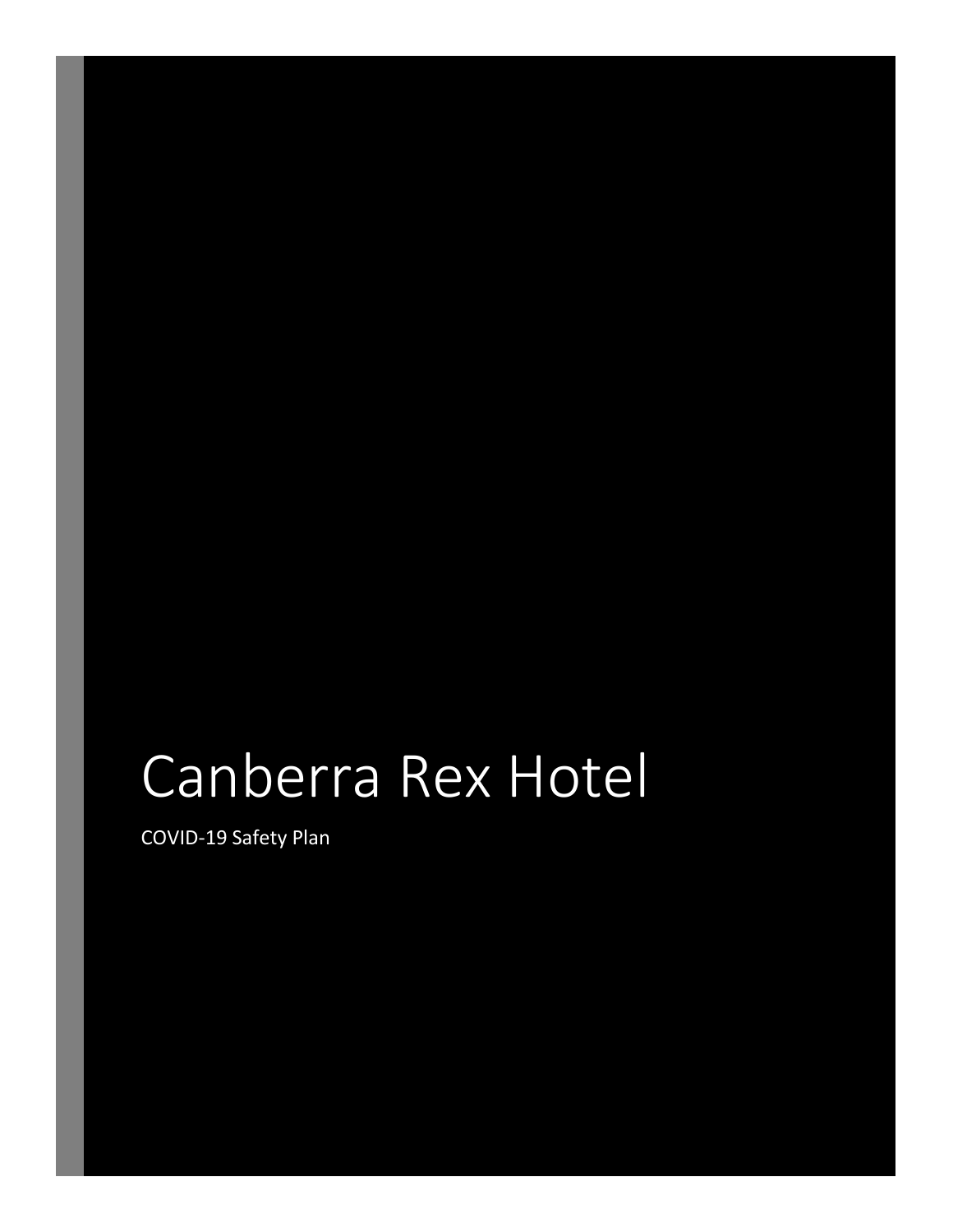

**Contents**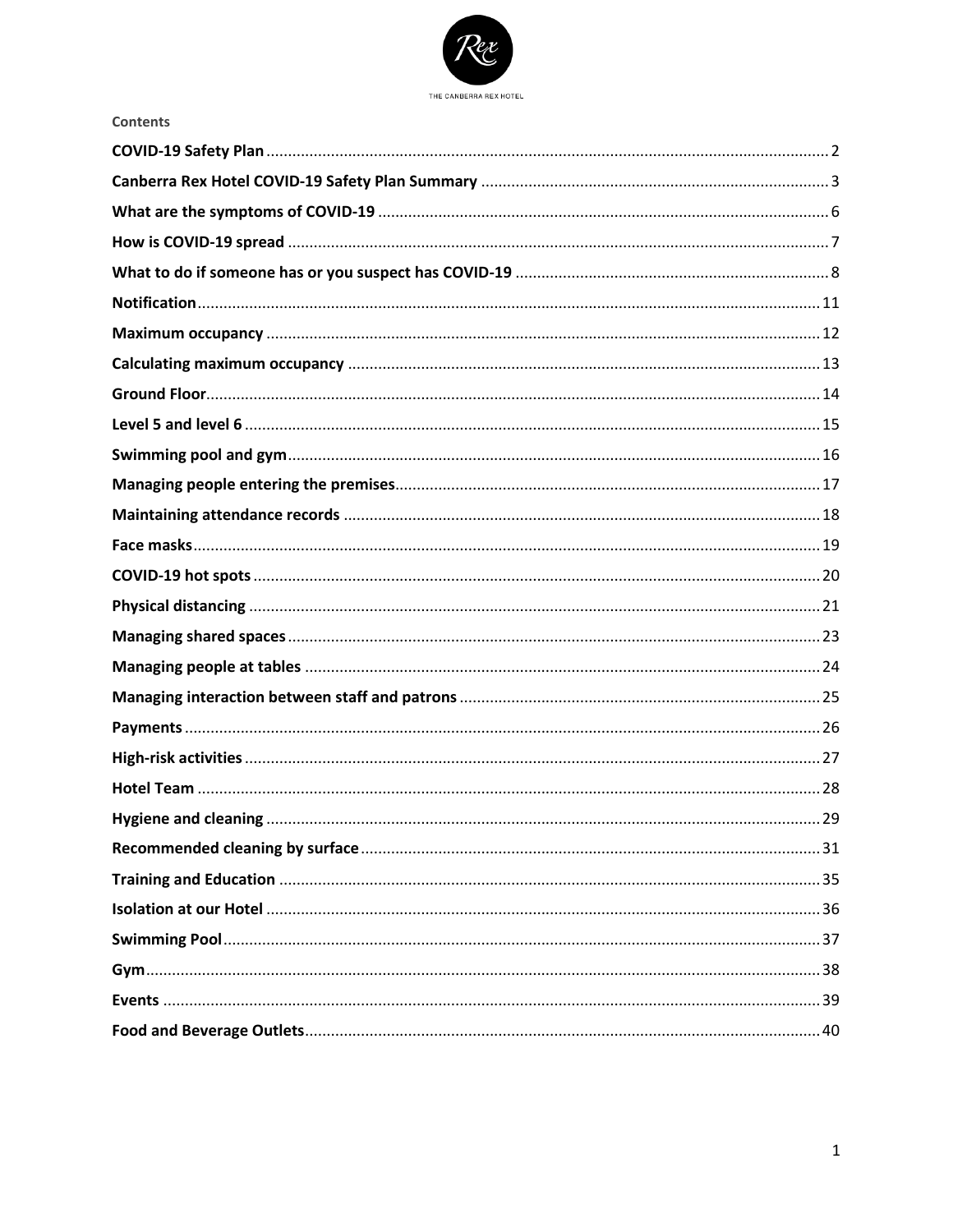

<span id="page-2-0"></span>**COVID-19 Safety Plan**

- 1. This COVID-19 Safety Plan was developed on 29<sup>th</sup> of May 2020;
- 2. This COVID-19 Safety Plan was approved on 29<sup>th</sup> of May 2020;
- 3. This COVID-19 Safety Plan will be reviewed every four weeks, or earlier if required;
- 4. This COVID-19 Safety Plan was reviewed on the 8<sup>th</sup> January 2022
- 5. The intent of this COVID-19 Safety Plan is to ensure that the Canberra Rex Hotel are COVID safe and compliant with all ACT and Federal Government directives.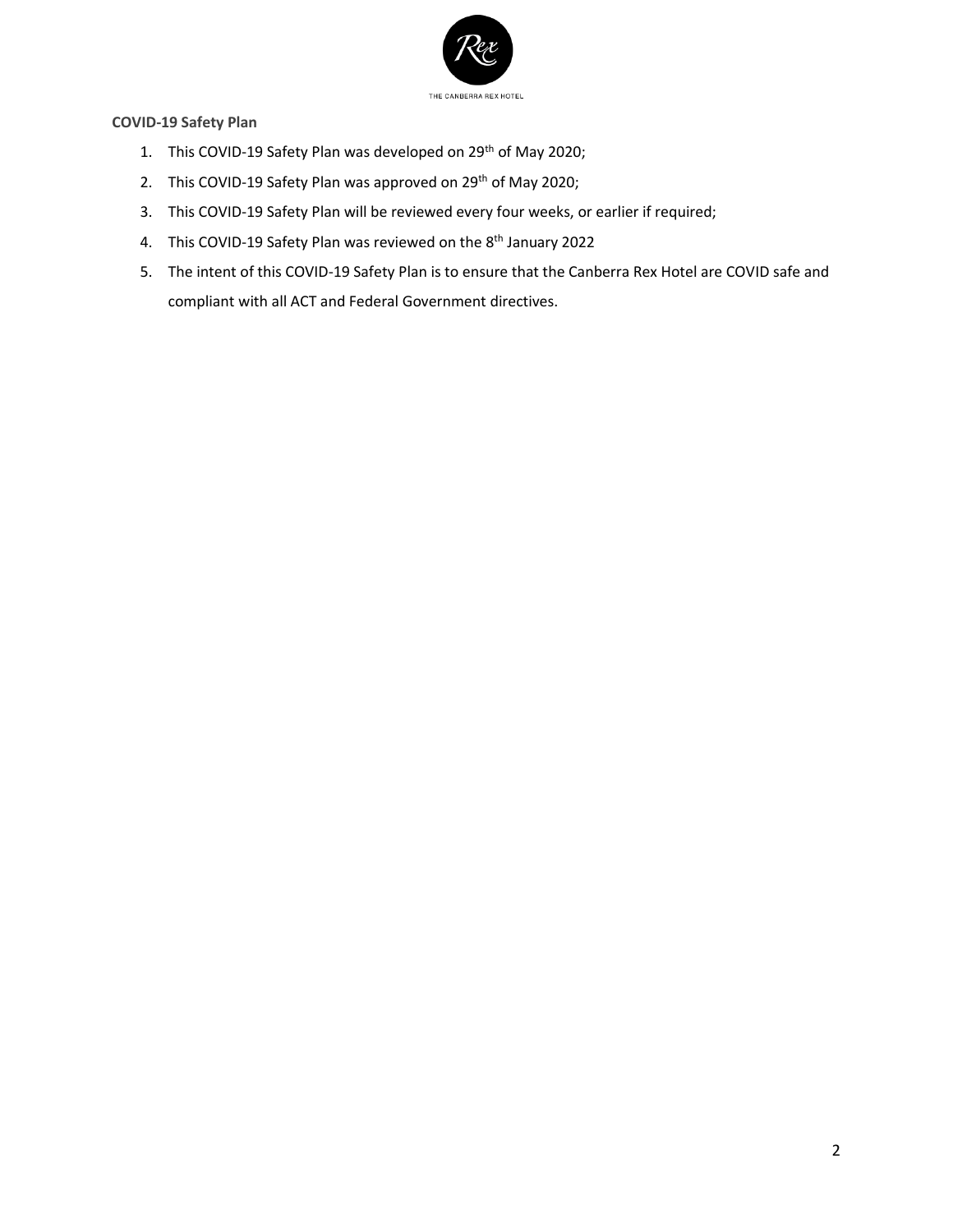

#### <span id="page-3-0"></span>**Canberra Rex Hotel COVID-19 Safety Plan Summary**

The impact and outbreak of the COVID-19 is continuing to impact people and communities throughout Australia and the world. The Canberra Rex Hotel's top priority is the health and safety of our staff, guests, and suppliers. We understand the challenges that our industry faces and we are dedicated to working together to ensure that our business can operate with the restrictions effectively and cohesively. As restrictions change and new protocols are set in place to ensure all staff, guests, and suppliers are protected, we will be continuing discussions with our staff, guests, and suppliers to ensure a smooth transition from what our normal operations were to what our new processes will have to be.

We are carefully monitoring the rapidly changing situation, following all guidance as it is provided by the ACT and Federal Government and in response the Canberra Rex Hotel has introduced the following policies:

- Our team has always ensured that thorough hygiene and cleaning standards were adhered to, and during this time we have increased our hygiene and cleaning protocols, both in our common areas, guests rooms and food and beverage outlets to ensure that you know your safety and well-being is our top priority
- All touch-points are regularly disinfected at set times throughout the day
- Hand cleaning/hand sanitiser stations are available in all common areas, including at each lift entrance on all levels
- We are still taking face to face meetings with the appropriate social distancing maintained
- All staff have undertaken the necessary Infection Control training as directed by ACT Government
- Staff have undertaken additional online training from reputable providers to further their knowledge of how we can better manage this current situation
- We have updated our event spaces and food and beverage outlets capacities to align with the current restrictions
- Our event catering options have been updated to avoid shared utensils between patrons which has resulted in single serve menu options where required
- We will look after you and we ask that you look after yourself and those around you. To do this, we encourage all staff and guests of our hotel, whether accommodation, conferencing or bar guests, to adhere to the current social distancing measures (1.5m physical distancing) and to stay home if they are feeling ill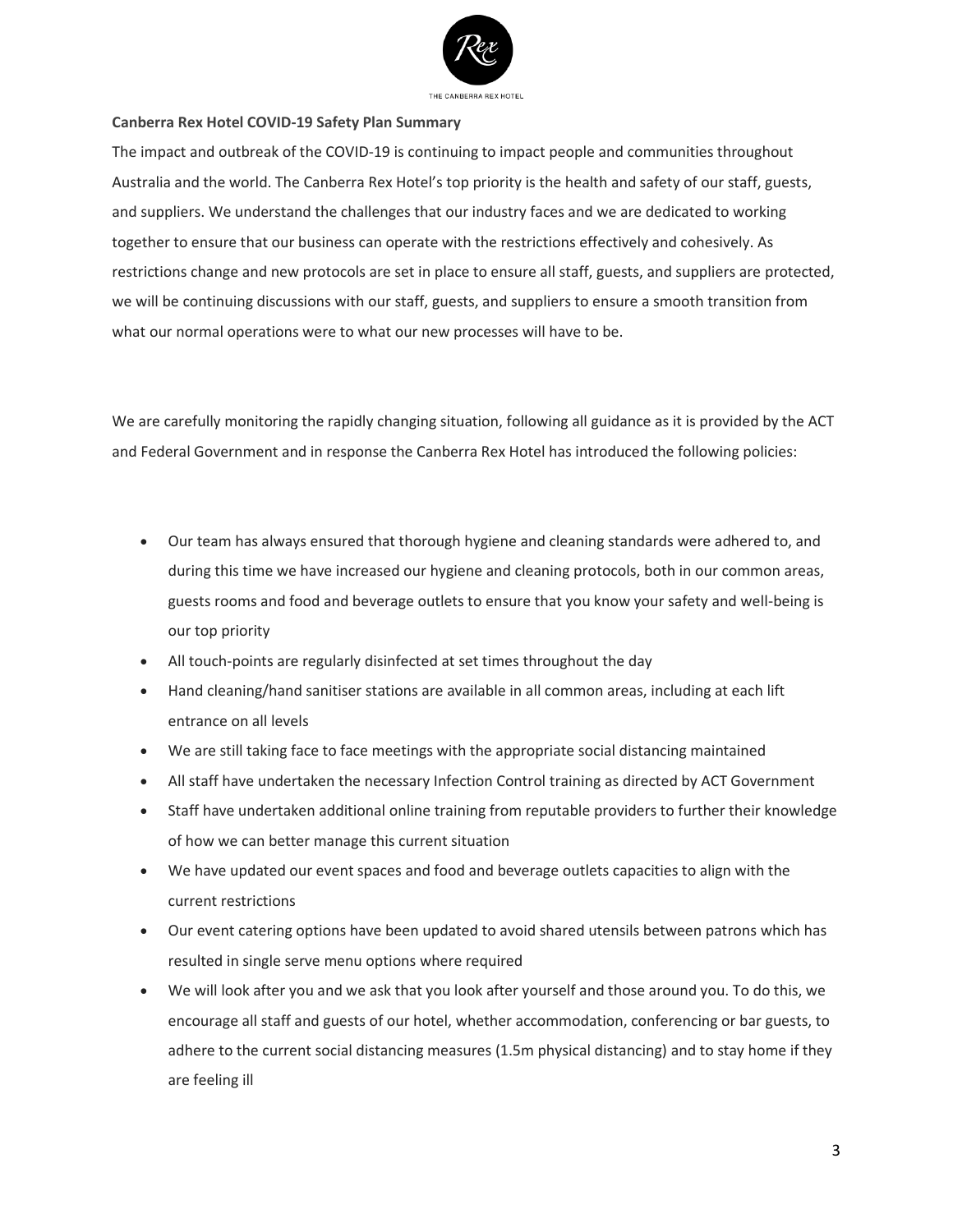

- Signage is in place throughout the entire venue reminding guests of their distancing and hygiene responsibilities
- It is mandatory that all patrons over the age of 16 are required to sign in and provide contact details (including exclusive group bookings) via the Check In CBR app
- We opted to **not** participate in the ACT Government Directorates quarantine program to accommodate those who were required to isolate
- Our Hotel has always offered a flexible 24-hour cancellation policy for direct accommodation bookings, if you need to change or cancel your upcoming reservation please contact us directly
- Face masks are required by all patrons and team members over the age of 12. Face masks are permitted to be removed in certain circumstances; and
- Entry to our Hotel is deemed as acceptance of our venue terms and conditions.

During this period, we have taken the opportunity to undergo a refresh of our Great Room, reception lobby and previous restaurant space. The space formally known as the Brasserie has been transformed into a boardroom space and an additional conference space. The lobby will also feature a new café and seating area available for light snacks and coffee service for all Hotel guests. With the increased number of spaces available for functions, as well as non-conferencing guests, we have optimized the areas available for breakout spaces and catering offerings, which allows us to provide a generous amount of space for all Hotel guests, going above the recommendations from the government. We are also undergoing a refresh of our accommodation rooms, ready for you when you are ready to travel again.

We hope that these added precautions provide a little extra peace of mind during your time away from home and as this situation is an ever-evolving one, we will continue to proactively monitor the COVID-19 situation closely, keeping those affected in our thoughts.

For those who have any questions about their upcoming visit to our Hotel, please contact us directly or use the following resources: Coronavirus Hotline – 1800 020 080 In an emergency, call triple zero (000) for immediate medical help [ACT Government COVID-19 information](https://www.covid19.act.gov.au/home) [Smart Traveller](https://www.smartraveller.gov.au/) – Australian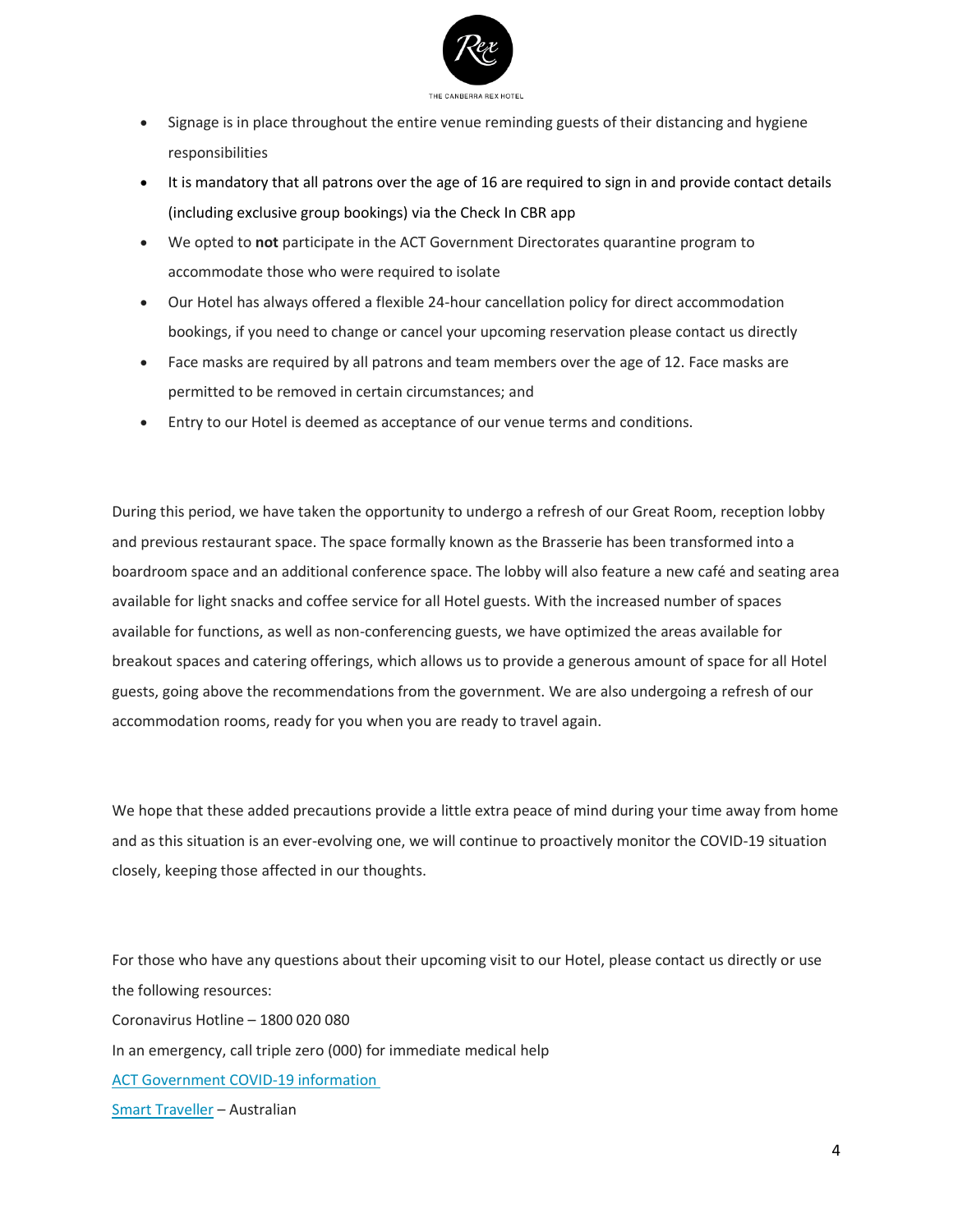

[Government travel advice](https://www.health.gov.au/news/health-alerts/novel-coronavirus-2019-ncov-health-alert/coronavirus-covid-19-advice-for-travellers)

[Australian Government Department of Health and resources](https://www.health.gov.au/news/health-alerts/novel-coronavirus-2019-ncov-health-alert)

[World Health Organization](https://www.who.int/emergencies/diseases/novel-coronavirus-2019)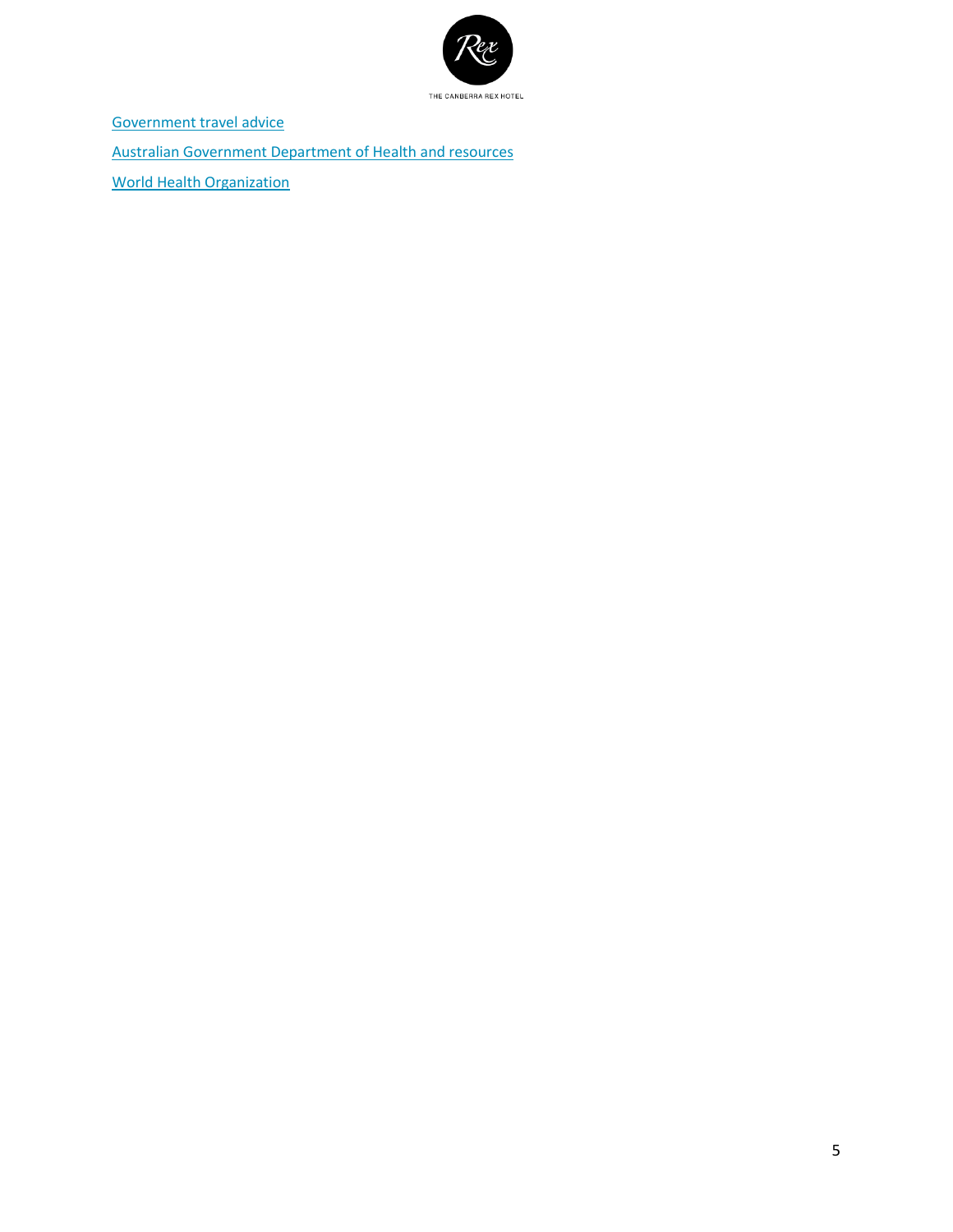

# <span id="page-6-0"></span>**What are the symptoms of COVID-19**

Team members are not expected, nor should they try, to diagnose people. However, we do have a work Symptoms of COVID-19 can range from mild illness to pneumonia. Some people will recover easily, and others may get very sick very quickly.

The common symptoms of COVID-19 may include:

- fever
- coughing
- sore throat
- fatigue (tiredness), and
- difficulty breathing or shortness of breath.

Most people infected with COVID-19 will have a mild to moderate illness and will recover without special medical treatment. Some people, such as those with underlying medical problems or disease and older people, are more likely to suffer from more serious symptoms of the diseases.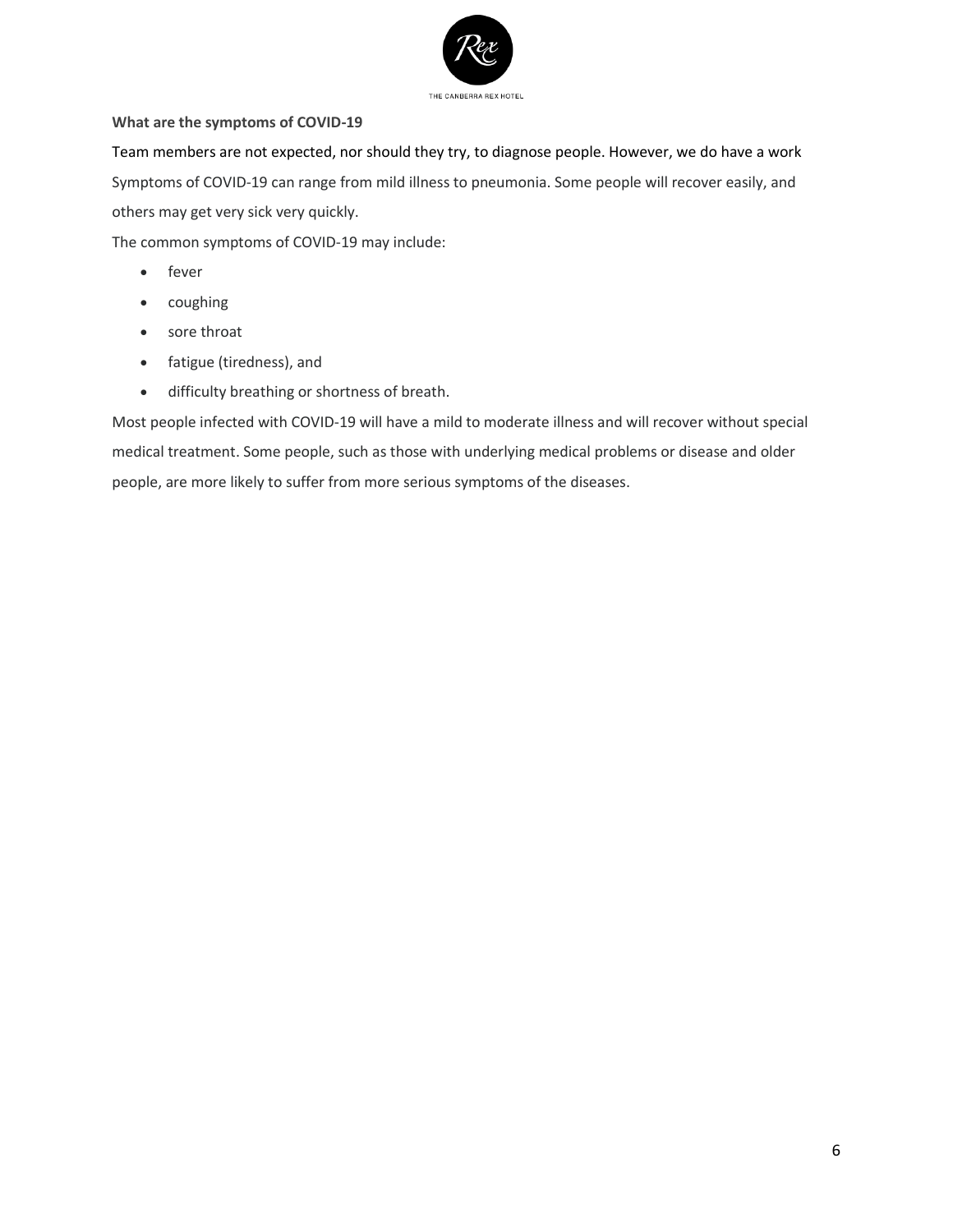

## <span id="page-7-0"></span>**How is COVID-19 spread**

- The most likely way someone will catch the virus is by breathing in micro-droplets a person close to them has released by sneezing, coughing –or just breathing out
- A person can, however, also catch it via the hand-to-face pathway: touching a surface where live virus material is present, then touching their mouth, nose or eyes
- Spread of COVID-19 is highest from people with symptoms
- Spread of COVID-19 before symptoms appear is less common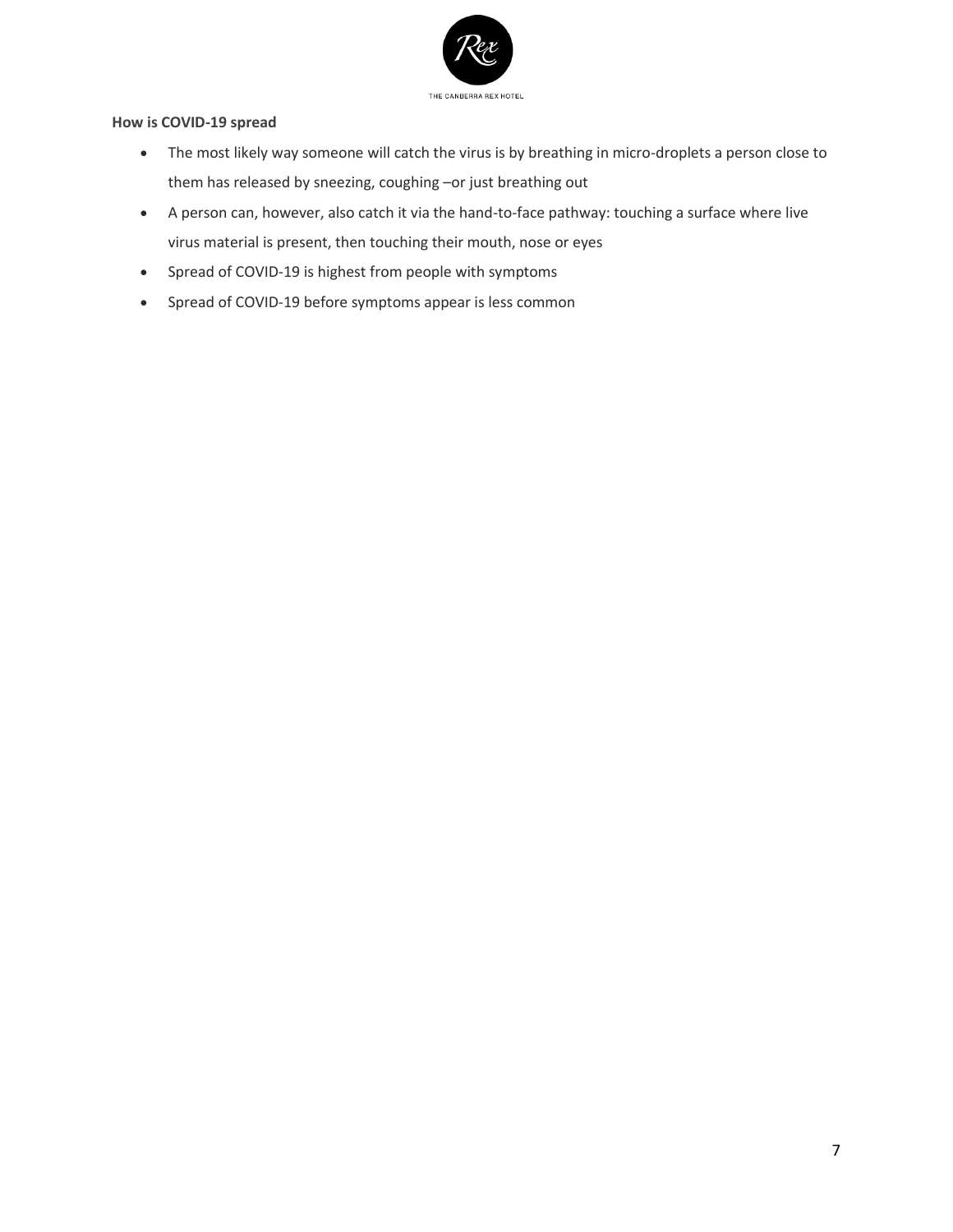

<span id="page-8-0"></span>**What to do if someone has or you suspect has COVID-19**

Team members are not expected, nor should they try, to diagnose people. However, we do have a work health and safety duty to minimize the risk of workers and other in the workplace being exposed to COVID-19, as far as reasonably practicable.

If you reasonably suspect someone could have the virus, or has been exposed, this creates a health risk at our workplace and you will need to follow the steps below.

In the scenario, the person you are concerned about is at the workplace:

- 1. Inform your direct manager
- 2. Isolate

We need to prevent the potential spread by isolating the person from others (asking them to isolate in their accommodation room or the Boardroom) and providing a disposable surgical mask for the person to wear.

3. Get Tested

At this point, we would be strongly recommending that the individual is tested for COVID-19 at a testing centre. The closest COVID-19 testing centres to the Hotel are:

COVID-19 Drive Through 2 Tooth Street, Mitchell Open 08:00am – 10pm daily, including public holidays, 7 days a week. The clinic cannot be accessed by public transport or on foot. You must be a driver or passenger in a registered vehicle.

Surge Centre at Garran Garran Oval Entry from Kitchener St Open 07:30am – 9pm daily, 7 days a week

4. Transport

Ensure that the person has transport to their home or to a medical facility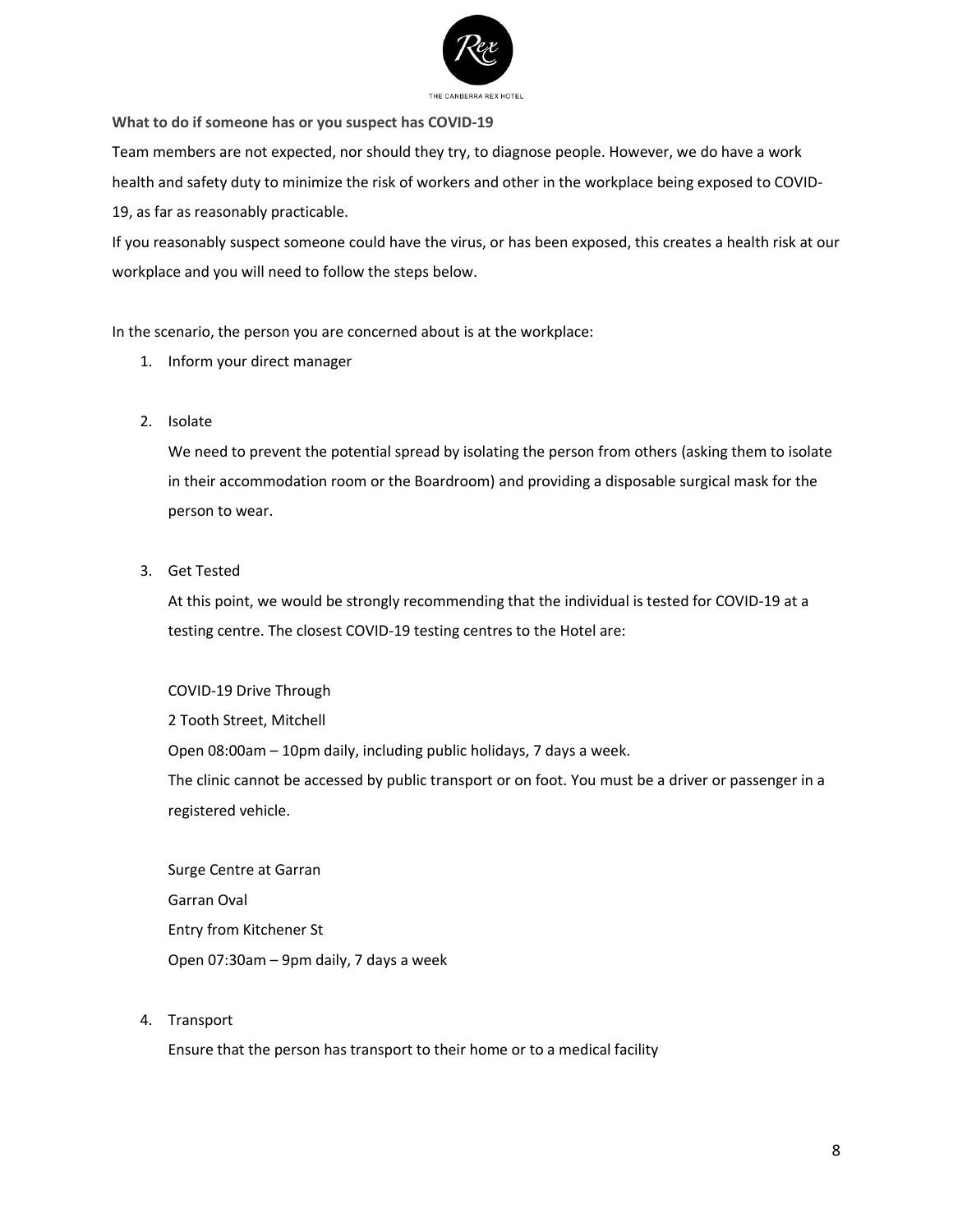

# 5. Clean

Clean and disinfect the areas where the person and close contacts have been. Do not use those areas until this process is complete. Use personal protective equipment (PPE) when cleaning.

# 6. Identify and Inform

We will follow all advice as instructed by public health officials.

A close contact is:

- someone who was face-to-face for more than 15 minutes cumulative over a week with a person who has COVID-19 while that person was infectious, or
- someone who was in the same closed space for more than two hours with a person who has COVID-19 while that person was infectious.

Communicable Diseases Control (CDC) will identify close contacts of COVID-19 cases.

If you are a close contact:

- you need to [quarantine at home;](https://www.covid19.act.gov.au/stay-safe-and-healthy/quarantine-and-isolation/quarantine-information-for-people-who-are-well)
- Monitor your health while in quarantine and get tested if you develop symptoms;
- CDC will contact you regularly until 14 days after your last exposure with the infectious person;
- If you think you are a close contact and you haven't been called by CDC, you can the COVID-19 Helpline on [\(02\) 6207 7244.](tel:0262077244)
- 7. Review

Review risk management controls relating to COVID-19 and assess whether they require any changes.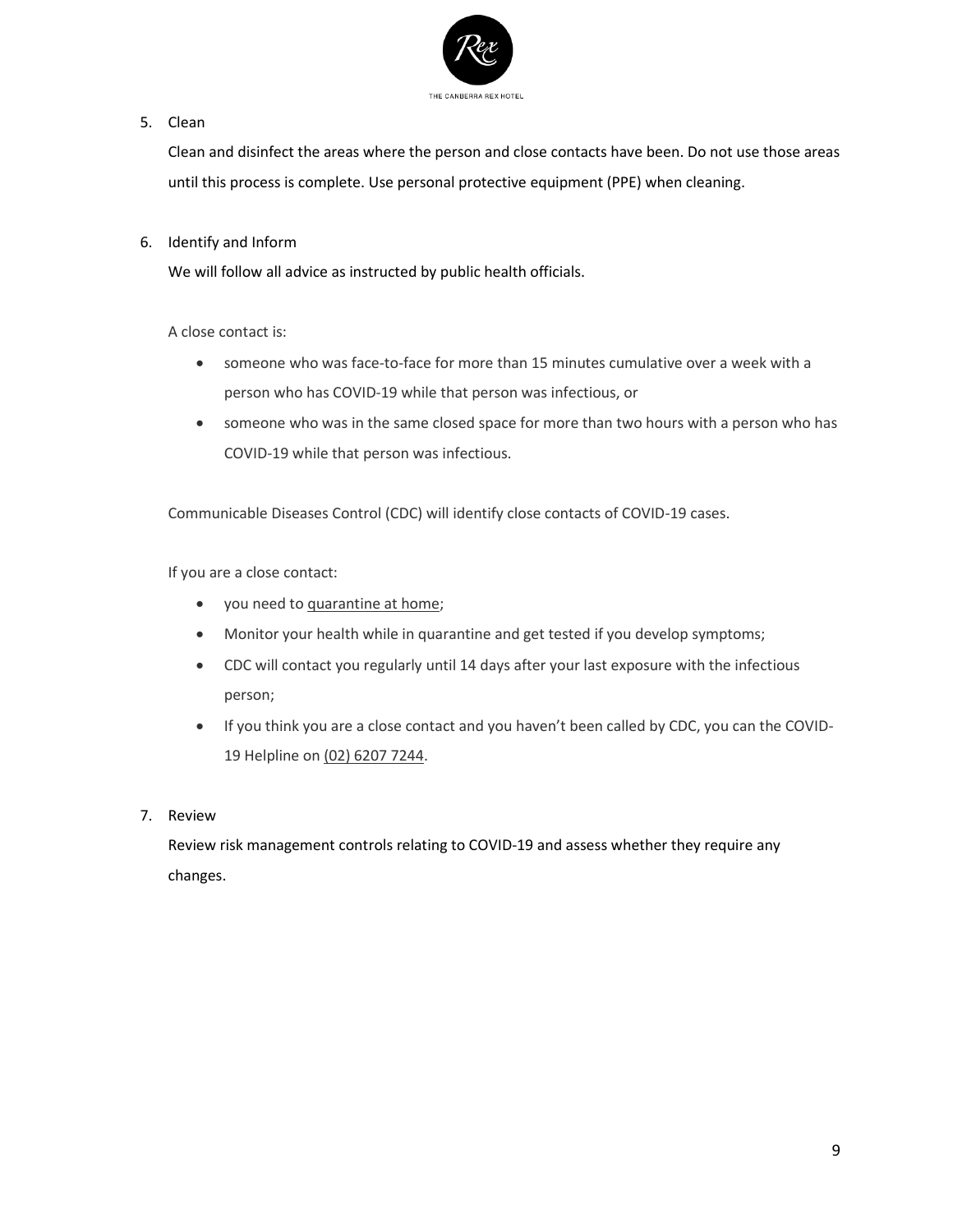

In the scenario, the person you are concerned about was recently at the workplace Inform your direct manager

1. Seek Advice

Call (02) 6207 7244 between 8am and 8pm daily.

2. Identify and Inform

Identify who at the workplace had close contact with the affected person. If instructed by public health officials, tell close contacts they may have been exposed and follow advice on quarantine requirements.

3. Clean

Clean and disinfect the areas where the person and close contacts have been. Do not use those areas until this process is complete. Use personal protective equipment (PPE) when cleaning.

4. Review

Review risk management controls relating to COVID-19 and assess whether they require any changes.

It is important to remember that there is not an automatic WHS requirement to close down an entire workplace, particularly if the person infected, or suspected to be infected, has only visited parts of the workplace.

Workers assisting a potentially infectious person should have appropriate PPE and follow good hand hygiene procedures.

Advice provided by health officials, should be followed at all times.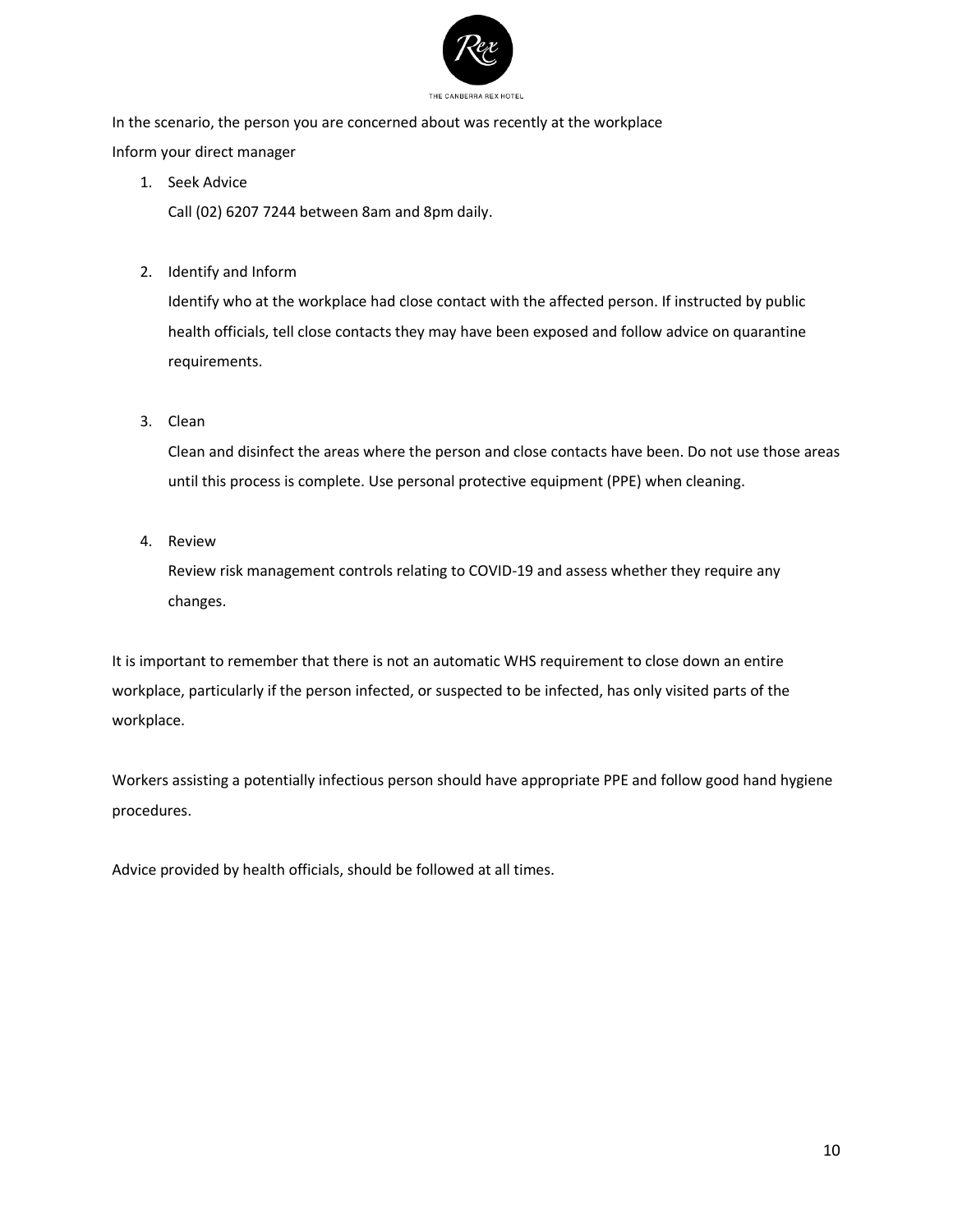

#### <span id="page-11-0"></span>**Notification**

A person conducting a business or undertaking (PCBUs) should notify WorkSafe ACT if it is suspected that a person may have contracted COVID-19 and requires treatment in hospital or meets the prescribed serious illnesses from within the workplace.

Notification must be made immediately after the PCBU becomes aware of the incident.

Notification is made by submitting the online incident notification template [\(https://form.act.gov.au/smartforms/servlet/SmartForm.html?formCode=1282\)](https://form.act.gov.au/smartforms/servlet/SmartForm.html?formCode=1282) or by calling the ACT Government call centre on 13 22 81. Notifications must be made regardless of whether ACT Health Protection Service is already aware of the case.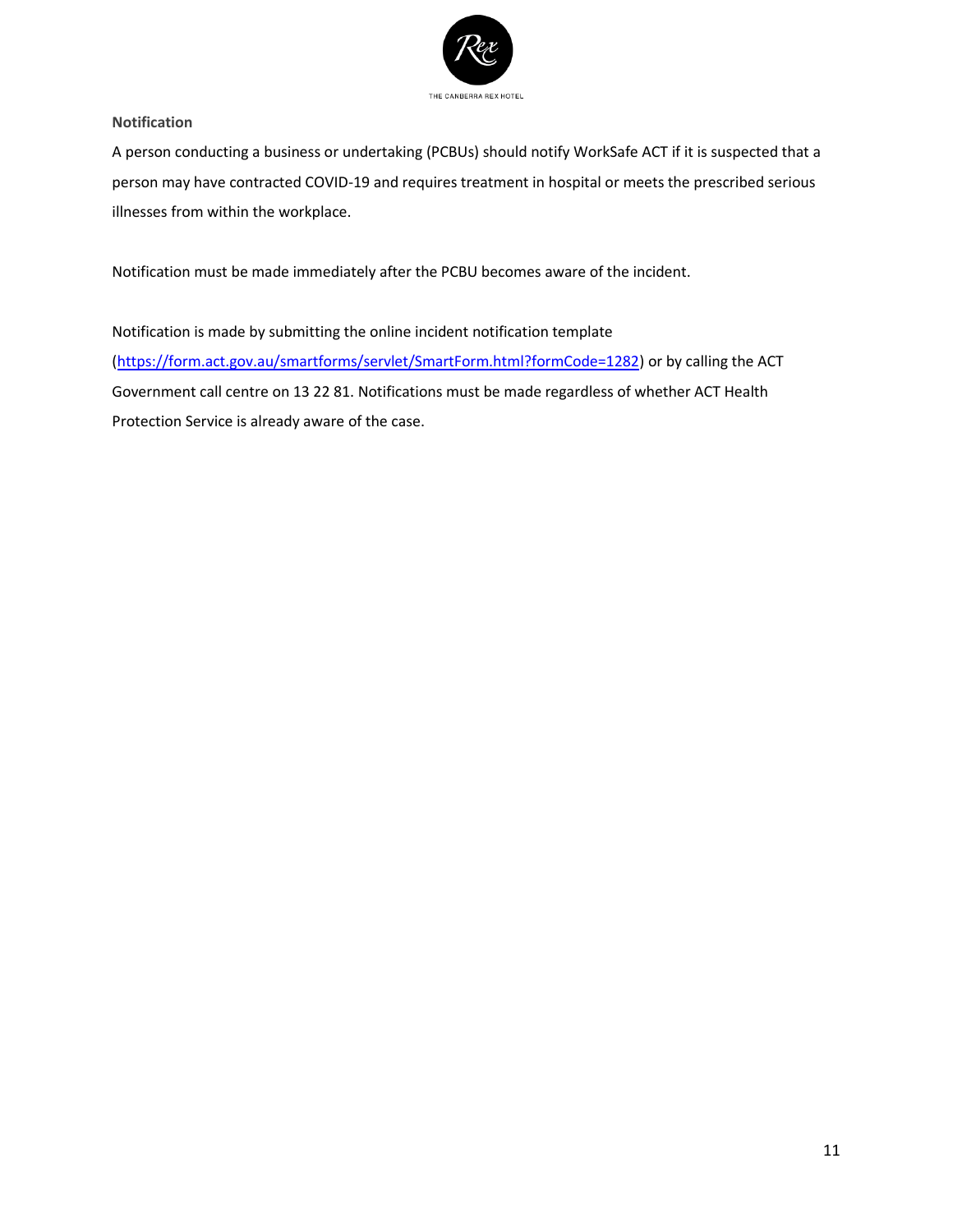

# <span id="page-12-0"></span>**Maximum occupancy**

Businesses must:

• allow a minimum of 2sqm per patron (excluding staff)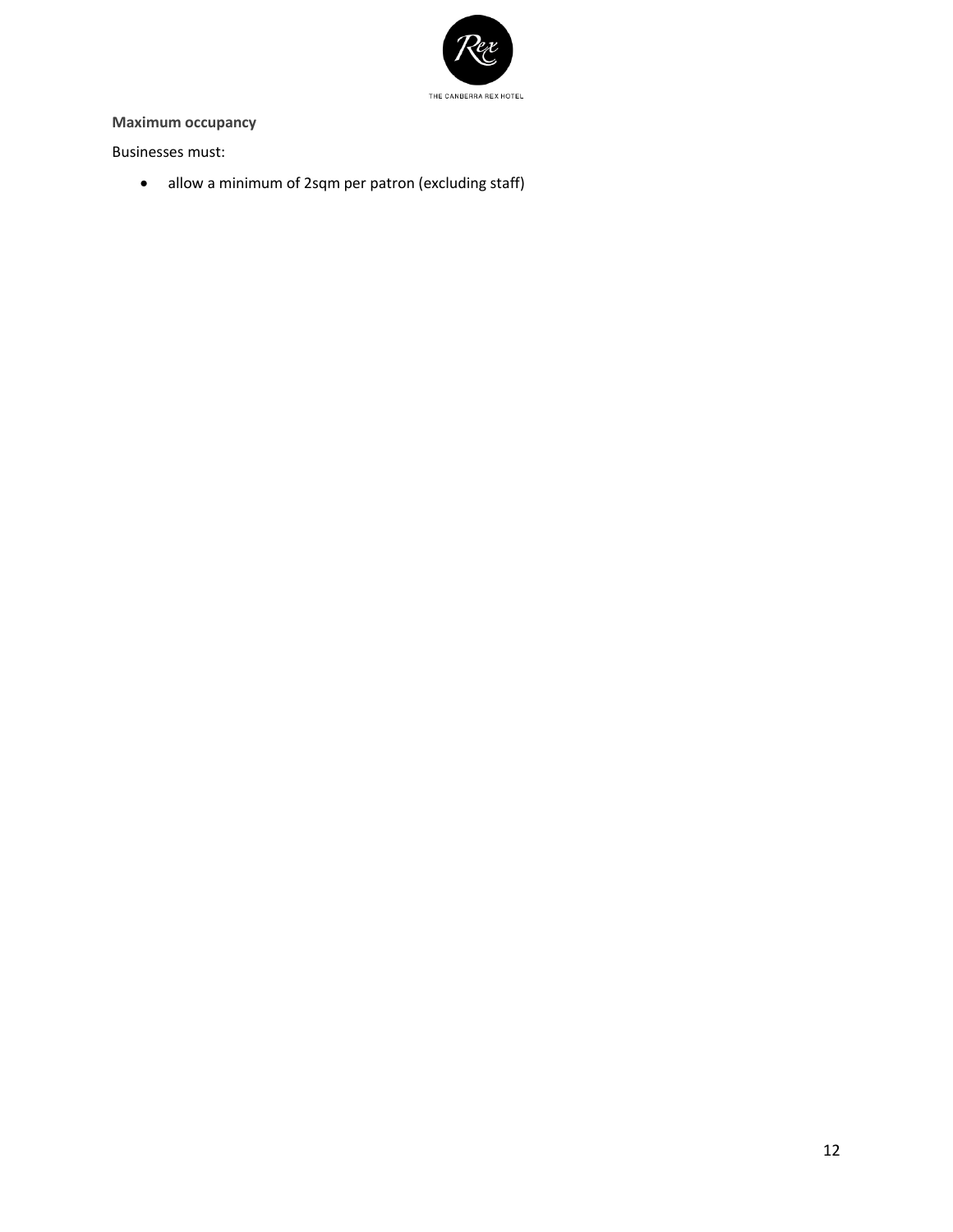

<span id="page-13-0"></span>**Calculating maximum occupancy** 

Currently, our maximum occupancy is determined by 2 square metres per person per usable indoor space.

Based on this, our maximum occupancy will be calculated by following these steps:

- 1. Measure the area accessible to the public. To find the area of a rectangle, multiply the length times the width. If there are adjoining areas or alcoves, measure them and calculate the area. Add the results of each measurement together to find the total area in square metres. Note: kitchen areas, staff only areas, toilets and areas occupied by fixed furniture such as counters and bars must not be included in this calculation.
- 2. Divide the total square metre area by 2 to give the maximum occupancy.

Based on the information provided above, our maximum capacity for the following venues is:

| Venue                                | <b>Dimensions</b> | Capacity (based on 2 square | <b>Capacity (based on current Government</b> |
|--------------------------------------|-------------------|-----------------------------|----------------------------------------------|
|                                      | (square metres)   | metres per person)          | restrictions)                                |
| The Howling Moon                     | 161               | 80                          | 80                                           |
| Swan & King (including balcony)      | 160               | 80                          | 80                                           |
| Restaurant                           | 158               | 79                          | 79                                           |
| Reception (ground floor common area) | 174               | 87                          | 87                                           |
| Café                                 | 51                | 25                          | 25                                           |
| Boardroom                            | 24                | 12                          | 12                                           |
| Meeting Room                         | 128               | 64                          | 64                                           |
| Great Room Foyer                     | 73                | 36                          | 36                                           |
| Room 1                               | 157               | 78                          | 78                                           |
| Room 2                               | 150               | 75                          | 75                                           |
| Room 3                               | 54                | 27                          | 27                                           |
| Room 4                               | 44                | 22                          | 22                                           |
| Room 5                               | 93                | 46                          | 46                                           |
| Hallway                              | 70                | 35                          | 35                                           |
| Great Room                           | 641               | 320                         | 320                                          |
| <b>Grand Ballroom Foyer</b>          | 70                | 35                          | 35                                           |
| Ballroom                             | 198               | 99                          | 99                                           |
| Conference Room                      | $\overline{97}$   | 48                          | 48                                           |
| Conference Room Bar                  | 23                | 11                          | 11                                           |
| <b>Grand Ballroom</b>                | 388               | 194                         | 194                                          |
| Pool                                 | 70                | 35                          | 35                                           |
| Pool Area                            | 78                | 39                          | 39                                           |
| Gym                                  | 80                | 40                          | 40                                           |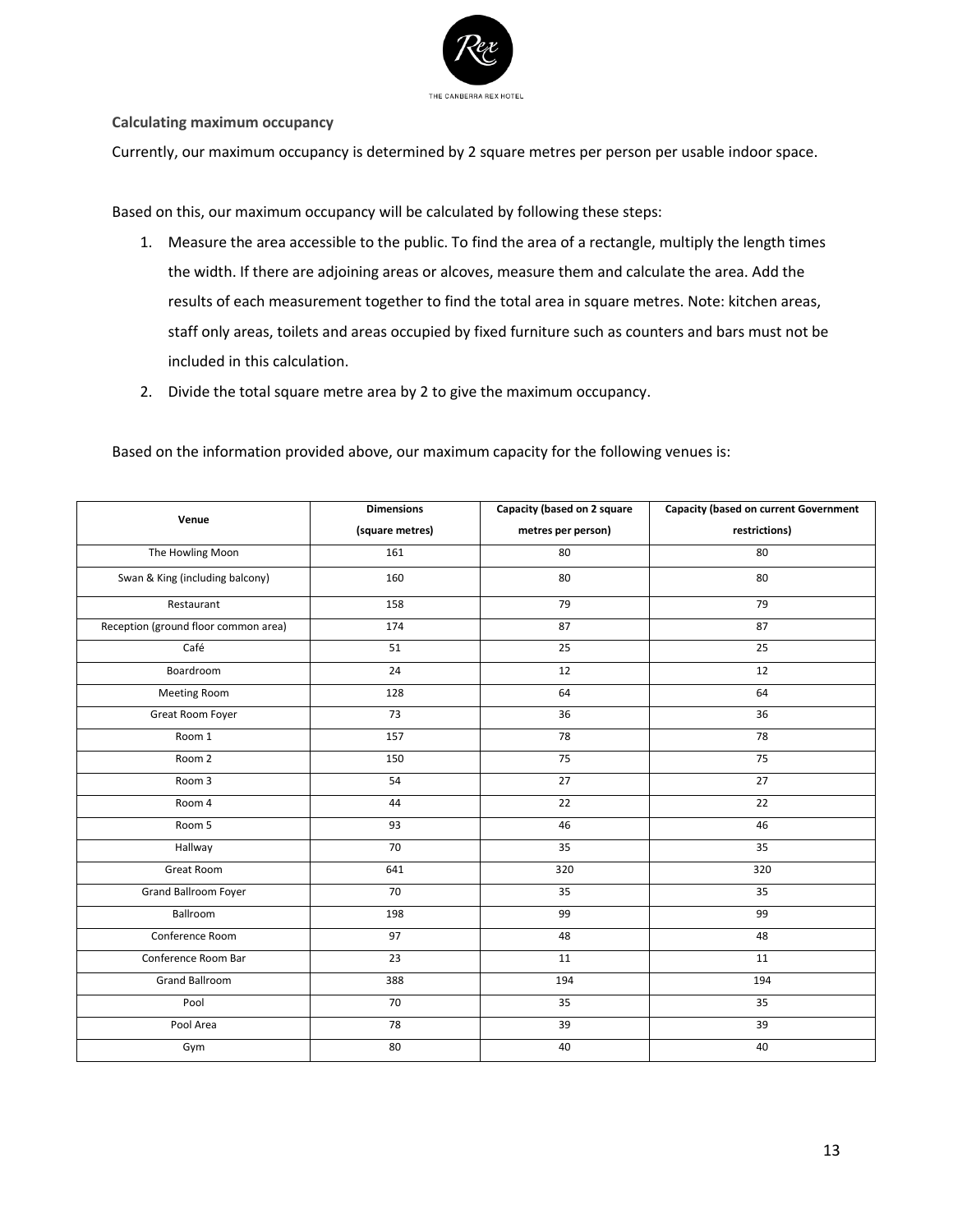

<span id="page-14-0"></span>**Ground Floor** 

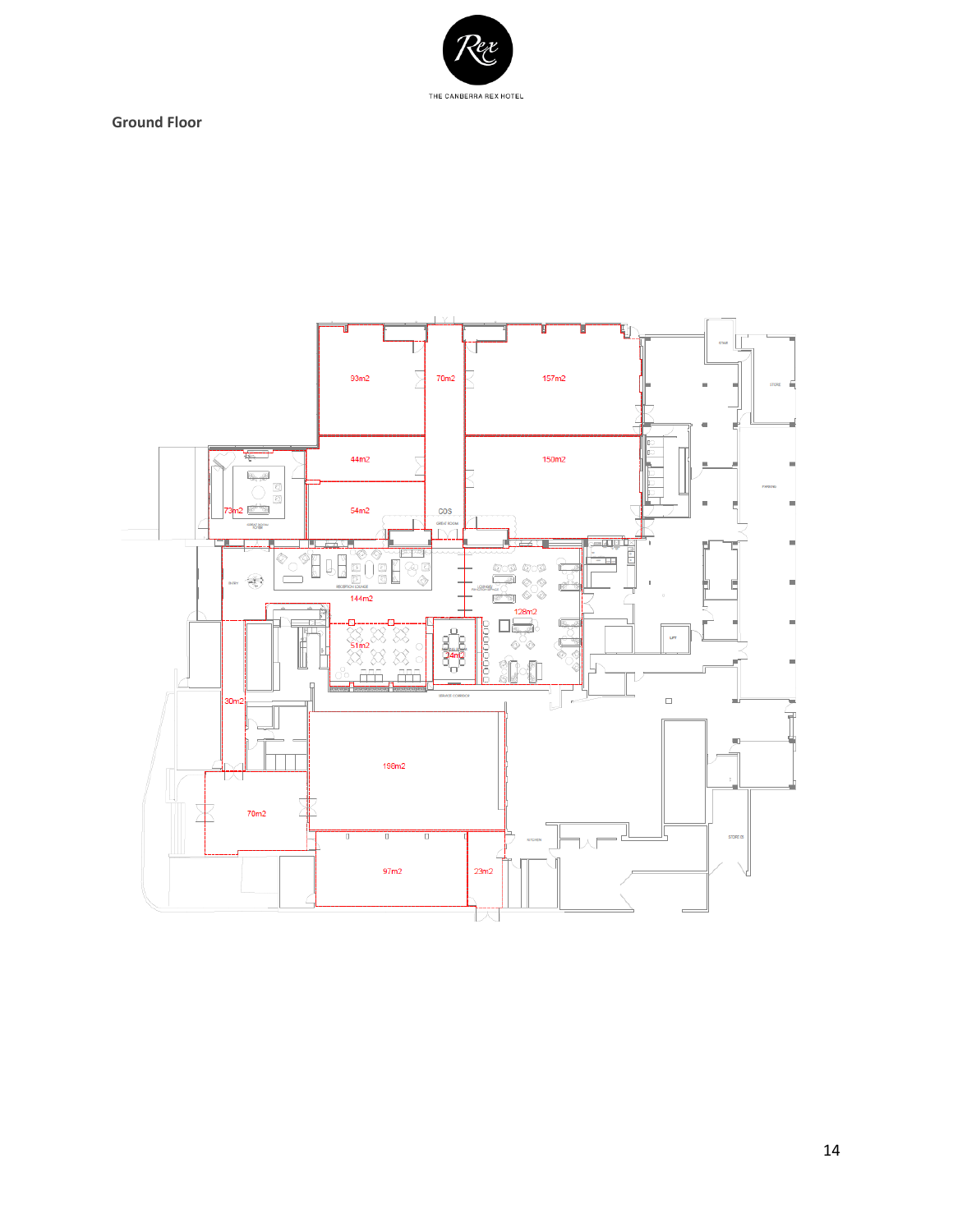

# <span id="page-15-0"></span>**Level 5 and level 6**



LEVEL 5



LEVEL 6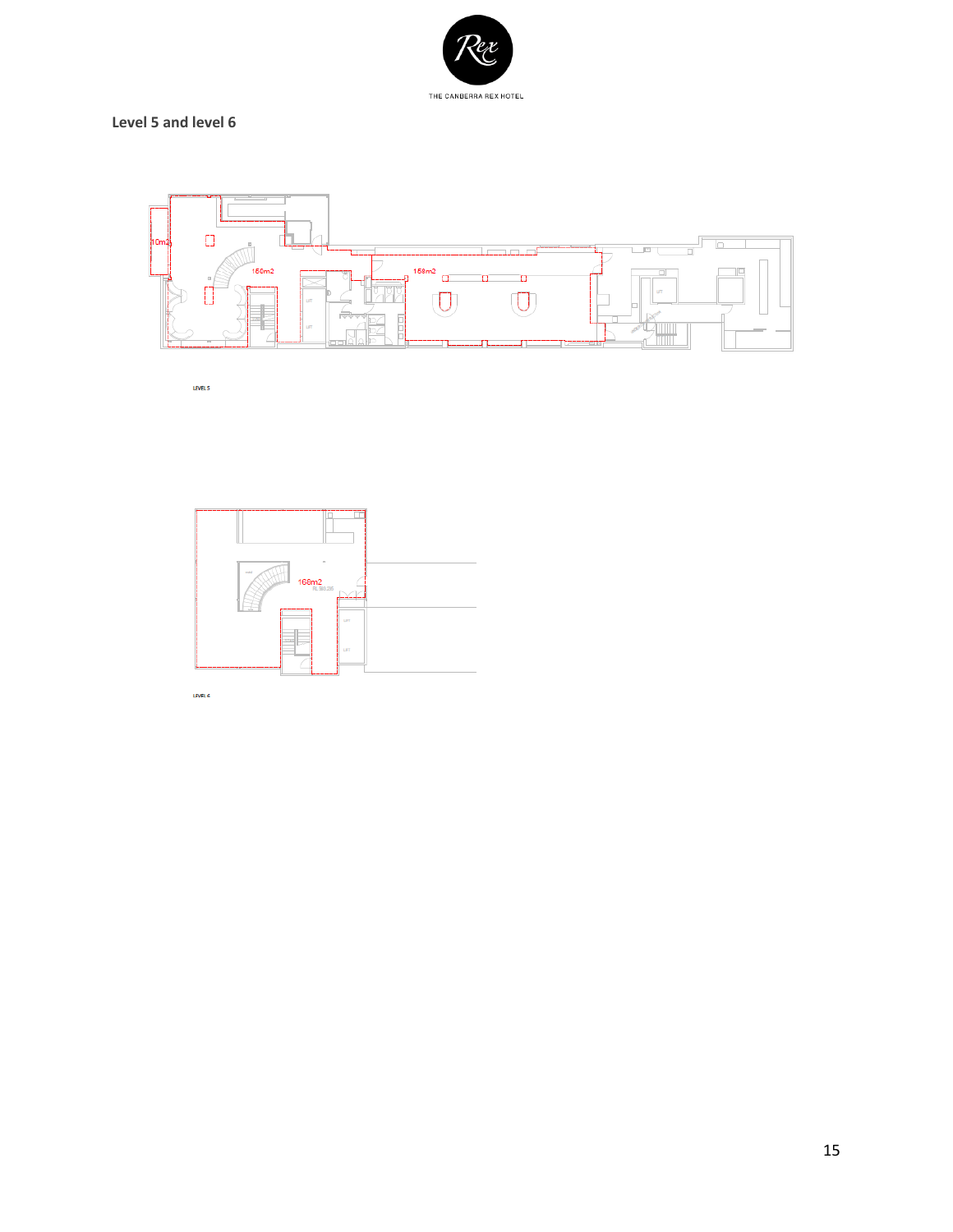

# <span id="page-16-0"></span>**Swimming pool and gym**

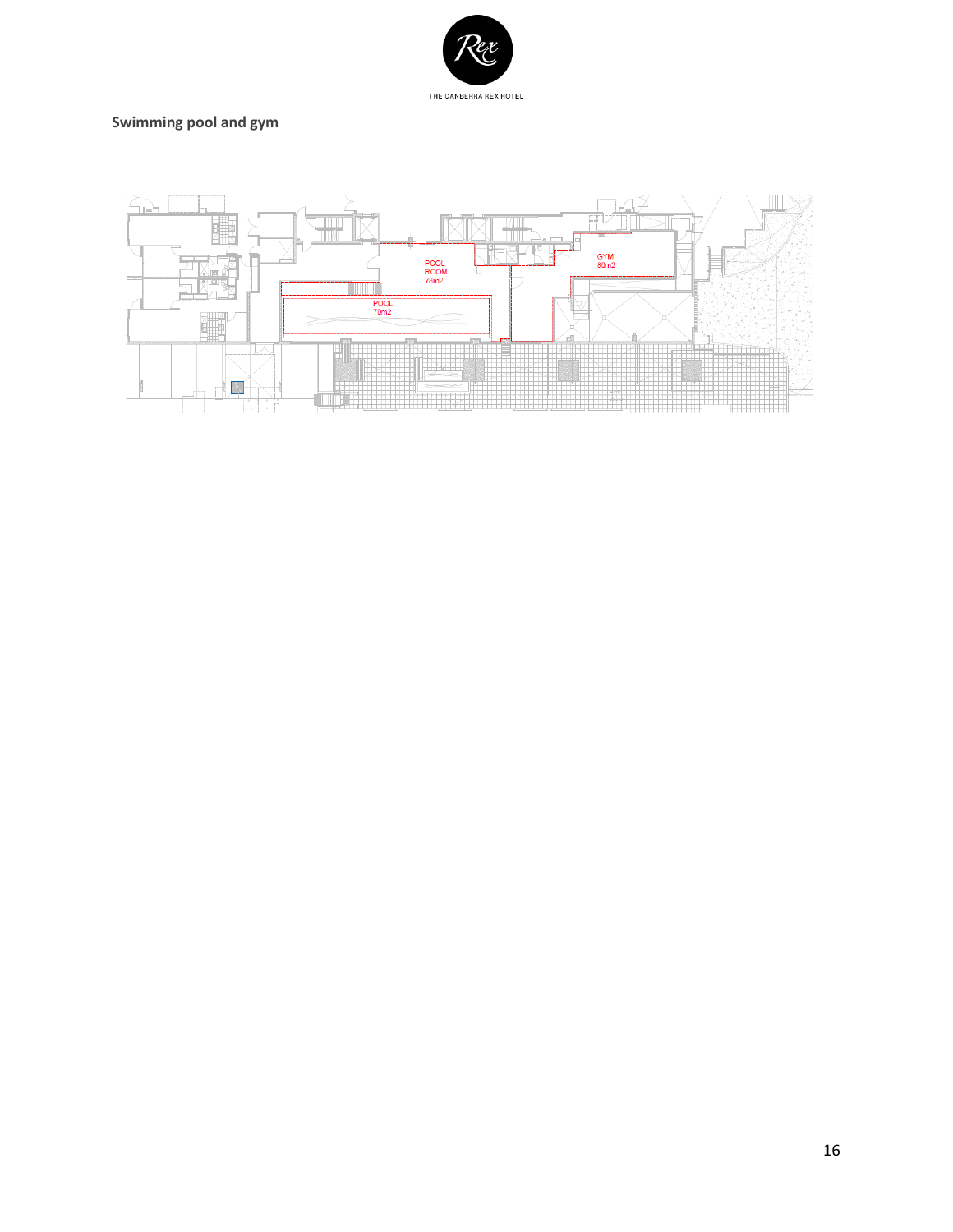

<span id="page-17-0"></span>**Managing people entering the premises**

We have visibly displayed the maximum number of guests that can be present within each undivided space on, or near, the entrance door to clearly advise people on the number of patrons that can safely be in our business at any one time to allow for physical distancing.

Queues will be avoided as much as practicable. Where people do queue, such as at the entrance and service counter, we will provide signage to remind people where they should stand.

Signage is visible throughout the entire venue to remind guests that physical distancing measures are adhered to. Other signage we have implemented throughout the venue includes instructions in reference to:

- not to enter the premises if they are unwell or have COVID-19 symptoms;
- not to enter the premises if they have come in to contact with someone who has tested positive for COVID-19 in the last fortnight
- not to enter the premises if they have travelled to and from an identified COVID-19 hot spot within the last fortnight
- to practise physical distancing within a group
- the number of customers allowed to be seated
- face mask requirements
- to avoid people crowding together in any one area of the business; and
- to maintain 1.5m distance when standing in a queue.

Our team will also monitor and manage physically distancing requirements and our team will be requesting that any guest who appears to be unwell are required to leave the premises. Clean and disinfect the areas where the person and close contacts have been and do not use those areas until this process is complete. Use personal protective equipment (PPE) when cleaning.

Accommodation guests are required before arrival and again upon arrival to confirm that they:

- are not unwell and do not have COVID-19 symptoms, such as, fever, cough, sore throat, or shortness of breath
- have not travelled from an identified COVID-19 hot spot
- have not come in to contact with someone who has tested positive to COVID-19 within the last fortnight; and
- agree to abide by the COVID-19 directives at the time of their stay.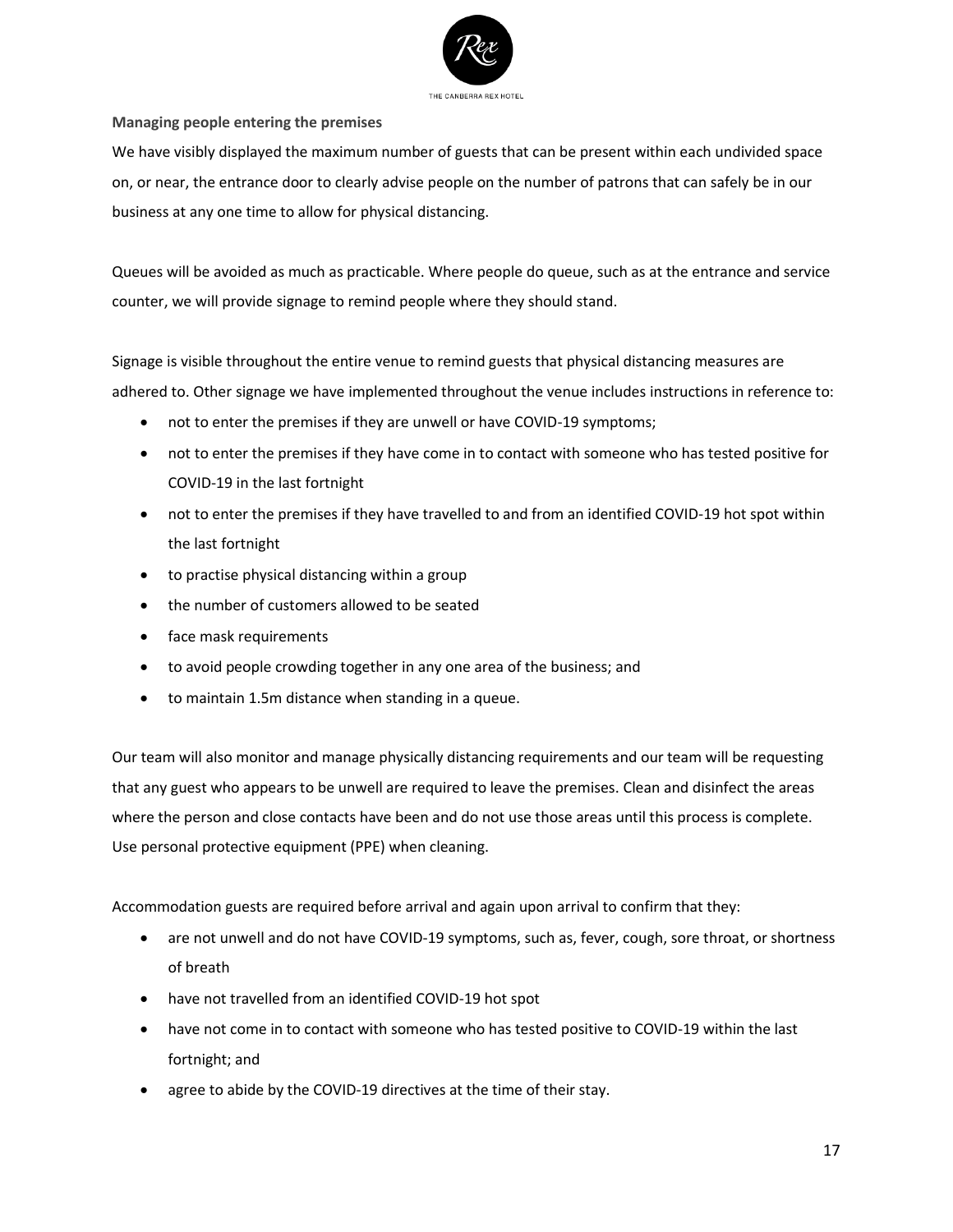

## <span id="page-18-0"></span>**Maintaining attendance records**

We understand that It is a requirement for businesses to maintain attendance records of people. This will assist Public Health with contact tracing in the event of a positive COVID-19 case at our premises. We understand that:

- It is mandatory for all restricted business activities to use the Check In CBR app
- It is also mandatory for our patrons and staff who are over the age of 16 to check in; and
- There is no option to keep paper records or our own digital records.

# We have:

- Inserted QR codes at the main entry points of our venue
- We will be actively monitoring our points of entry to ensure that guests check in via the Check In CBR app
- Request patrons to show the 'green tick' when entering the venue
- Encouraged online bookings rather than walk-in reservations in our food and beverage outlets
- Included information about the Check In CBR app requirements in communication with all our guests of our food and beverage outlets
- In addition, all accommodation guests are requested to provide the following details upon arrival, as per standard procedure:
	- o Full name;
	- o Contact number;
	- o Address; and
	- o Email address.

We understand that:

- If a patron refuses to check in, we can highlight the importance of the check in requirements to assist the contact tracing efforts, and to keep the community safe and businesses open
- We can remind patrons that it is their legal obligation to check in and that penalties may apply for failing to do so; and
- A patron may face a fine monetary fine if they fail to comply with the check in requirement.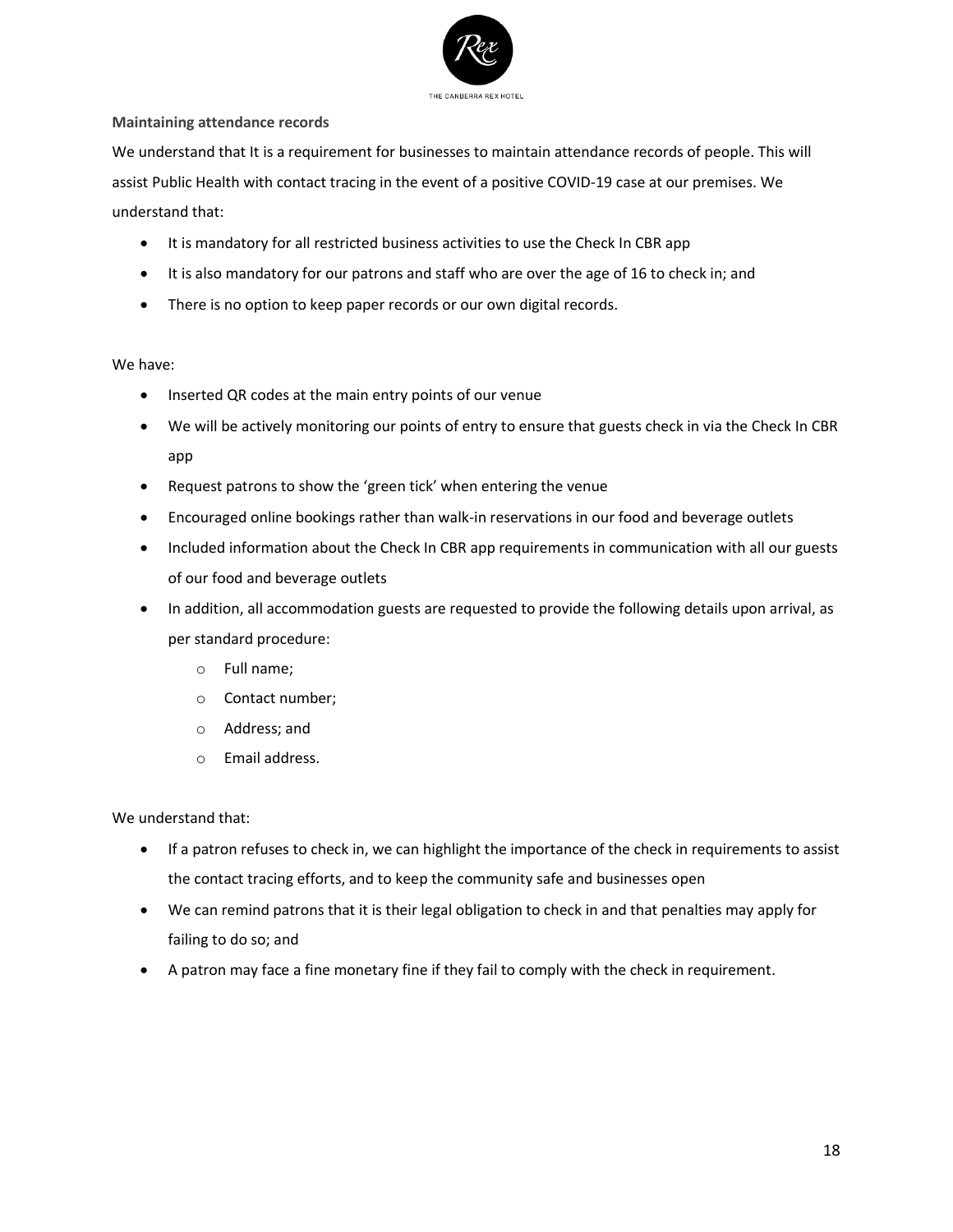

#### <span id="page-19-0"></span>**Face masks**

Face masks are mandatory in the ACT, currently indoors only. They must:

- be always carried
- all individuals aged 12 years and over must always wear a face mask upon leaving home, including in the workplace
- a person is not required to wear a face mask if they have a physical or mental health illness or condition, or disability, which makes wearing a face mask detrimental to their conditions
- a person may remove a face mask in the following situations:
	- o when consuming food, drink, or medicine
	- $\circ$  when communicating with an individual who is deaf or hard of hearing and visibility is essential for communication
	- $\circ$  when at work and the nature of work means that wearing a face mask creates a risk to health and safety
	- $\circ$  if asked to remove a face mask to ascertain identity (e.g., if asked by a police officer)
	- o when working in an indoor space, but only when:
		- in an office where no other people are present; or
		- when sitting or standing at a workstation in an office; or
		- 1.5 metres away from any other person
	- o If they are in the process of getting married
	- o Because of an emergency; and
	- o If a person is seated at a table in a restaurant or café

As soon as a person is no longer alone or is moving, they must wear a face mask.

A face covering means a mask or other covering that fits securely around the face and cover the nose and mouth to provide the wearer with protection against infection. A scarf or a bandana is not a face mask.

For more information on how to wear a face mask properly, please visit https://www.covid19.act.gov.au/stay-safe-and-healthy/protect-yourself#Face-masks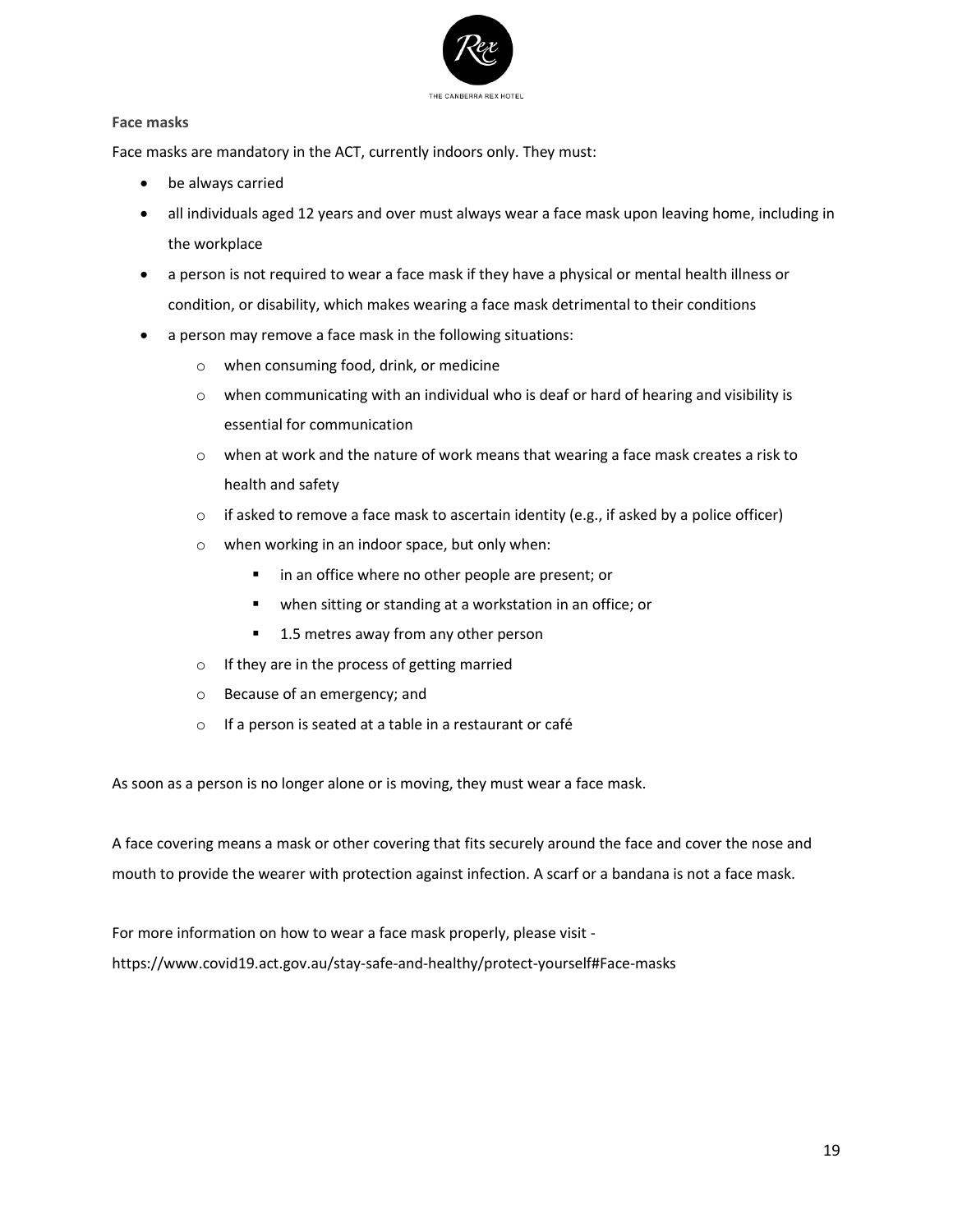

# <span id="page-20-0"></span>**COVID-19 hot spots**

All accommodation guests are required to show identification at the time of check-in. if they are identified as travelling from a COVID-19 hot spot, they will be requested to leave the Hotel and to quarantine elsewhere immediately.

The guest should have notified ACT Health at the time of their arrival into the ACT.

Cleaning and sanitisation of any areas that the guest may have come in to contact needs to occur immediately and staff should immediately follow good hygiene practices. Use personal protective equipment (PPE) when cleaning.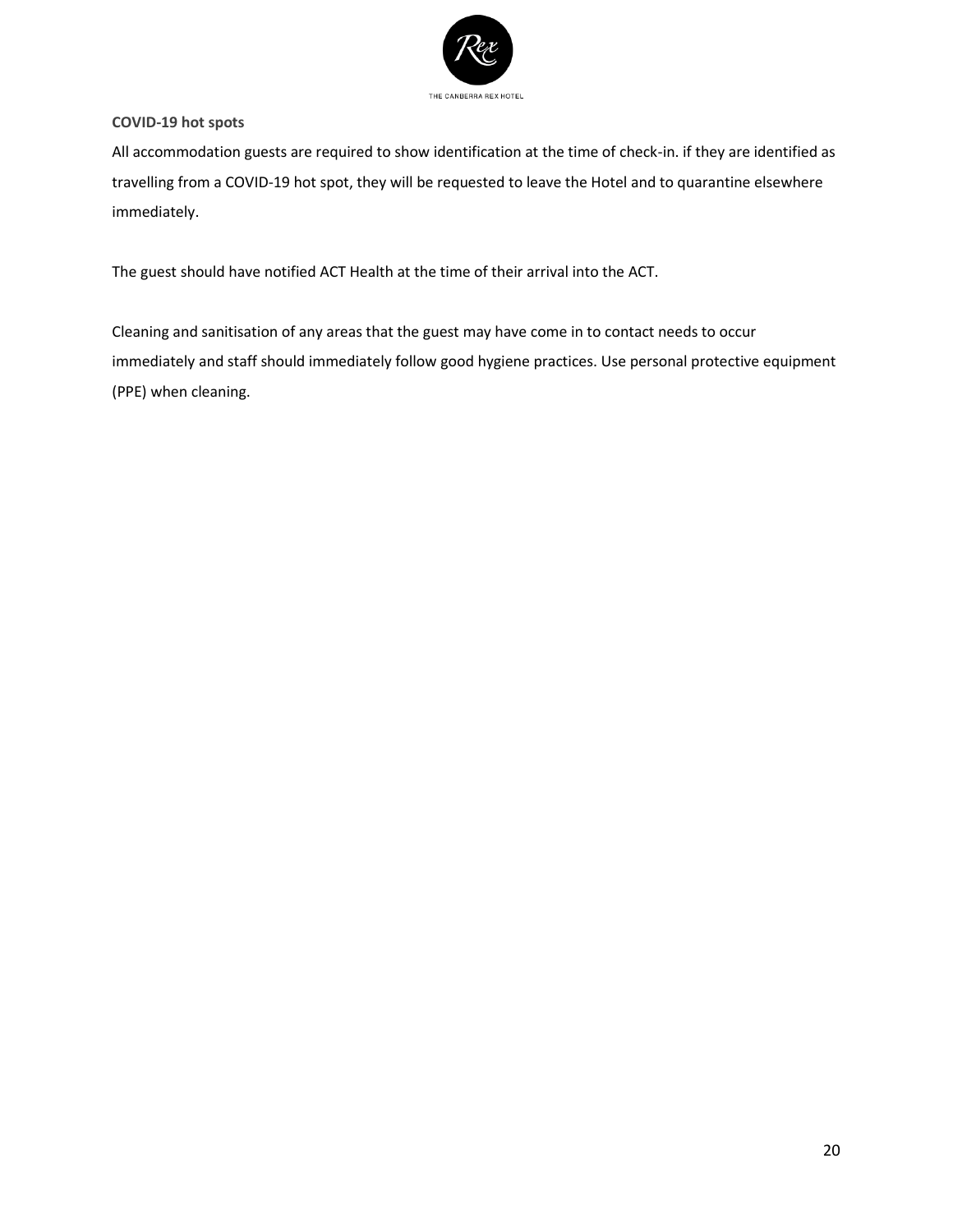

<span id="page-21-0"></span>**Physical distancing**

Physical distancing is one of the most effective methods of reducing the spread of viruses. The more space between you and others the harder it is for the virus to spread. Physical distancing can be used in the workplace to minimise the risk of transmission. If a person in the workplace is found to be positive for COVID-19, the risk of transmission to the rest of the workforce is minimised if the workplace has been practising physical distancing.

Good practice physical distancing principles are to:

- maintain 1.5 metres separation between people who are not from the same household or groups of other patrons
- maintain a minimum of 2 square metres (2sqm) per patron (excluding staff) in any usable indoor space

# We have:

- placed signage throughout our venues, including:
	- o Conditions of entry
	- o Responsibility in shared spaces
	- o Occupancy signage
	- o Practice good hand hygiene
- adjusted the layout of our venues to enable workers and customers to keep at least 1.5 metres apart. This was achieved by removing furniture and relocating the remaining furniture to provide, at a minimum, 1.5 metres between each setting
- introduced a QR code table ordering system to allow guests to order and pay for their food and beverages from their seat and therefore minimising foot traffic within the venue during service periods
- offering table service where possible
- guests must be seated when eating and drinking
- bar service
	- o minimised the number of staff working behind the bar at any one time
	- o installed signage to remind guests to:
		- keep 1.5m from the bar
		- to maintain 1.5m spacing between each person in the queue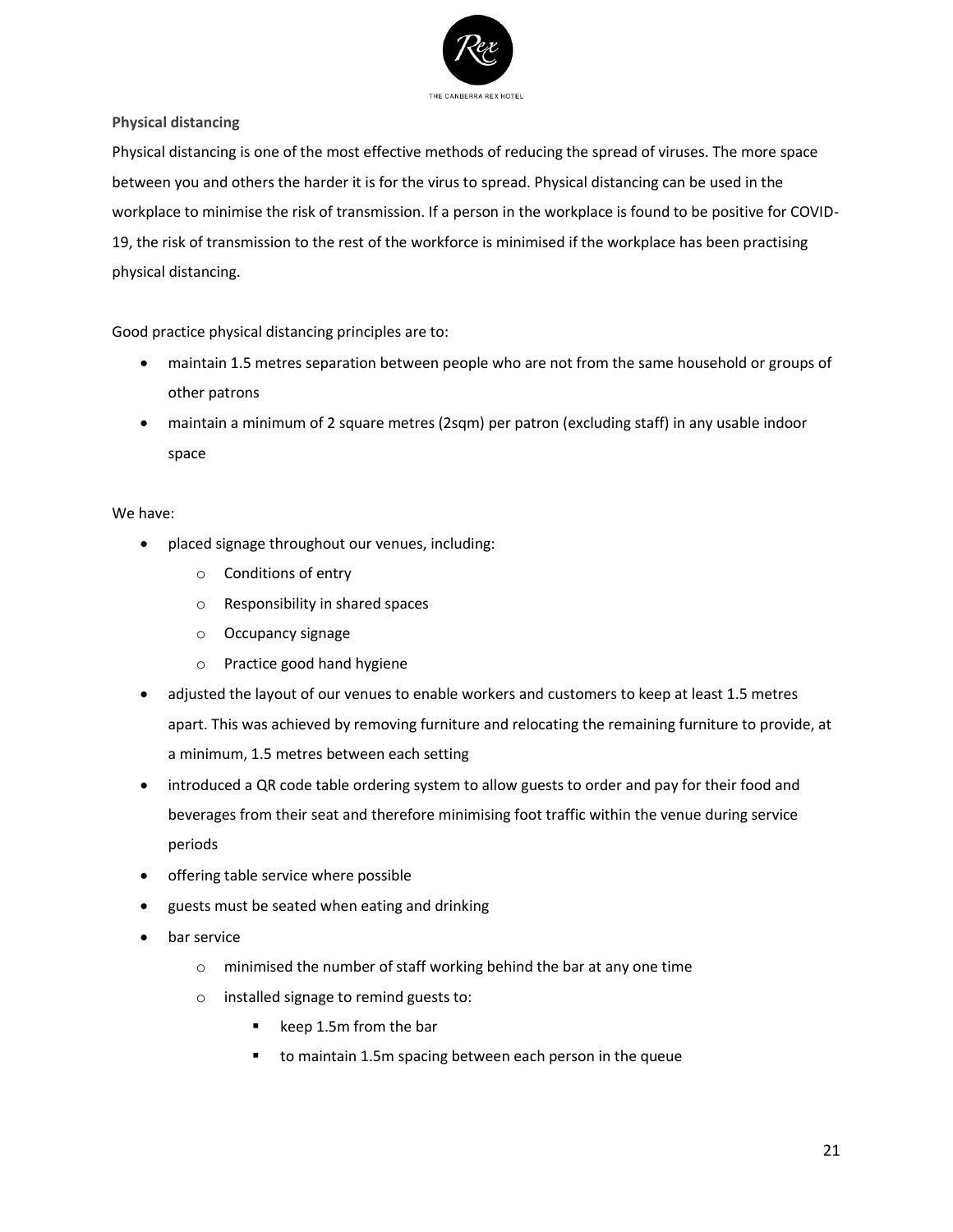

- encouraged customers to book via our online booking platform, phone, or email, as opposed to walking-in
- implemented staggered seating times to better manage the flow of guests
	- $\circ$  If a guest arrives early, they will be required to wait on the ground floor until their booking time
- request that customers wait to be seated
- we have implemented one hour, 45-minute sittings where possible for food and beverage outlet customers
- monitoring physical distancing both actively on the floor and via our CCTV
- breakfast and dinner can be provided to accommodation guests with no physical contact upon request. The attendant will knock on the door and leave the order outside
- our team will not enter an occupied accommodation room, unless permitted by the guest.
- spacing tables in event spaces at least 1.5 metres apart
- ensuring that event spaces are set to allow adequate thoroughfares to the entry and exit points.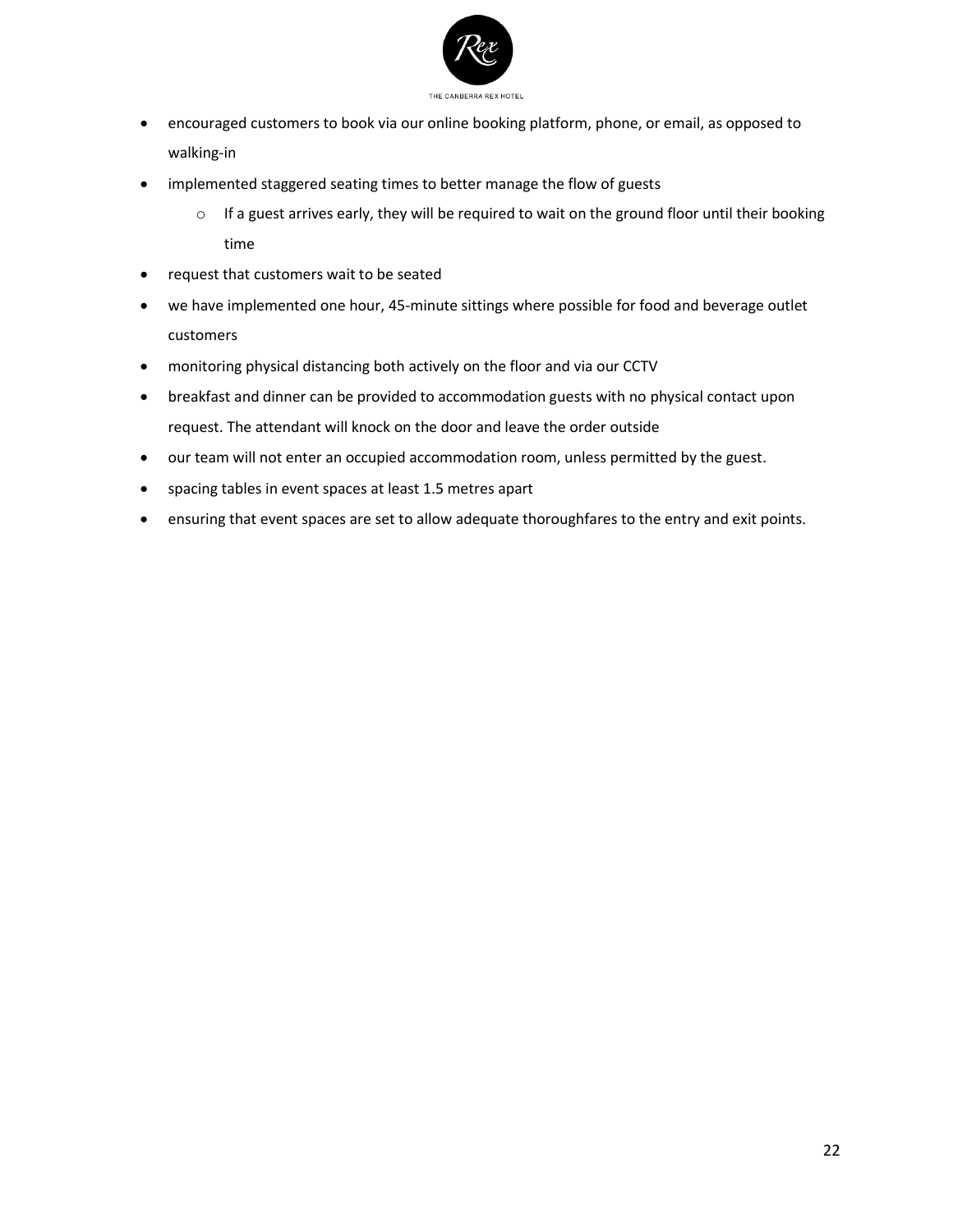

# <span id="page-23-0"></span>**Managing shared spaces**

Where there are points of congregation or potential congestion, such as walkways, bathrooms, shared facilities, points of entry and exit, and payment areas, we have:

- introduced an additional entry / exit to the Hotel
- introduced staggered booking times for our outlets to minimise congestion; and
- removed tables and chairs that may result in guests clustering in small spaces without maintaining the required distance.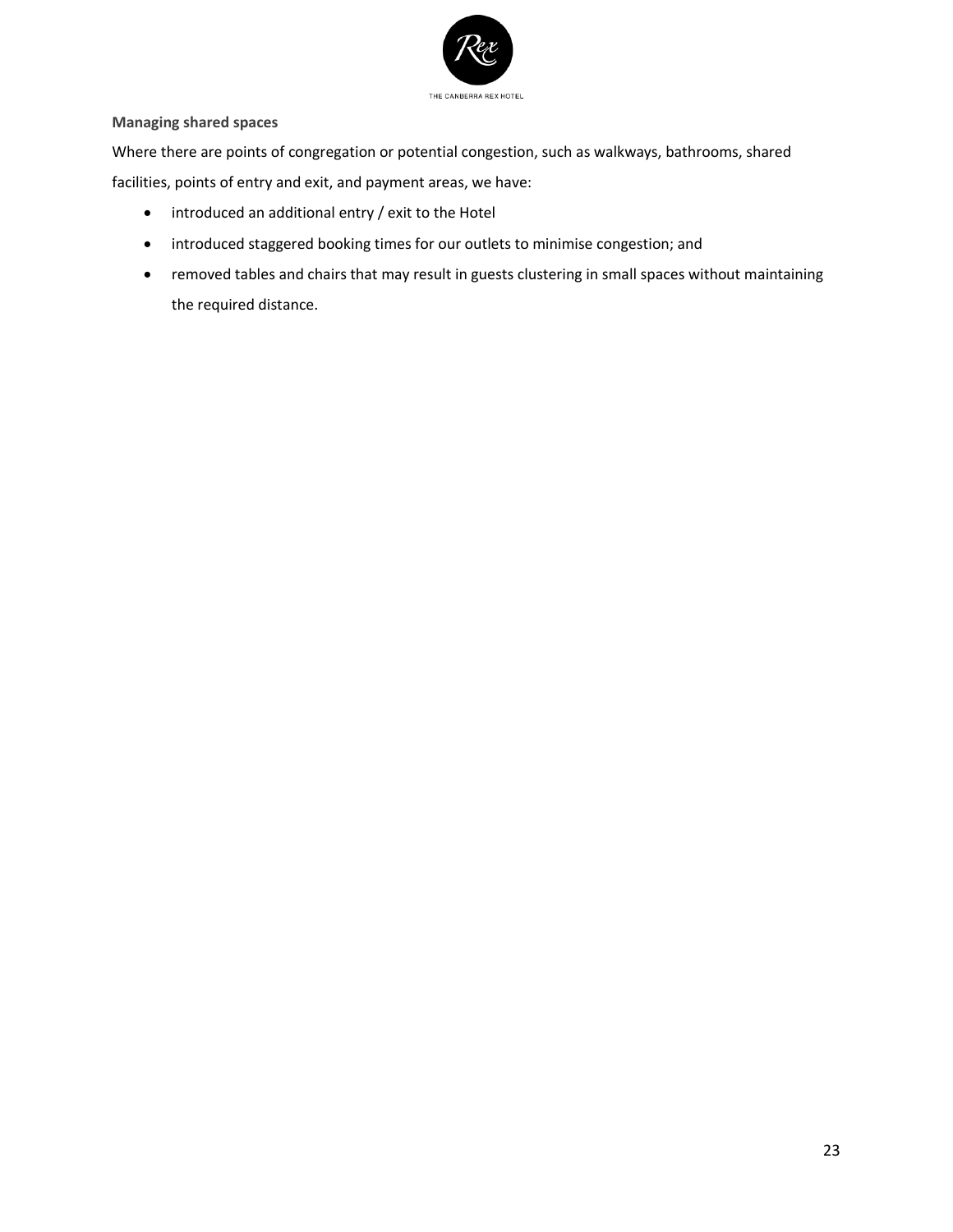

#### <span id="page-24-0"></span>**Managing people at tables**

There is a minimum distance of 1.5m between each table of different groups of people. Tables have been arranged to maintain this requirement. The layout of each of our venues will be adjusted to accommodate different sized groups and to ensure physical distancing principles can always be followed.

Our venue will provide groups with sufficient table space to enable physical distancing. We will remind guests that they are required to self-regulate their distancing at the table, noting that there is no requirement for businesses to determine which people are from the same household or group and regulate physical distancing at a table.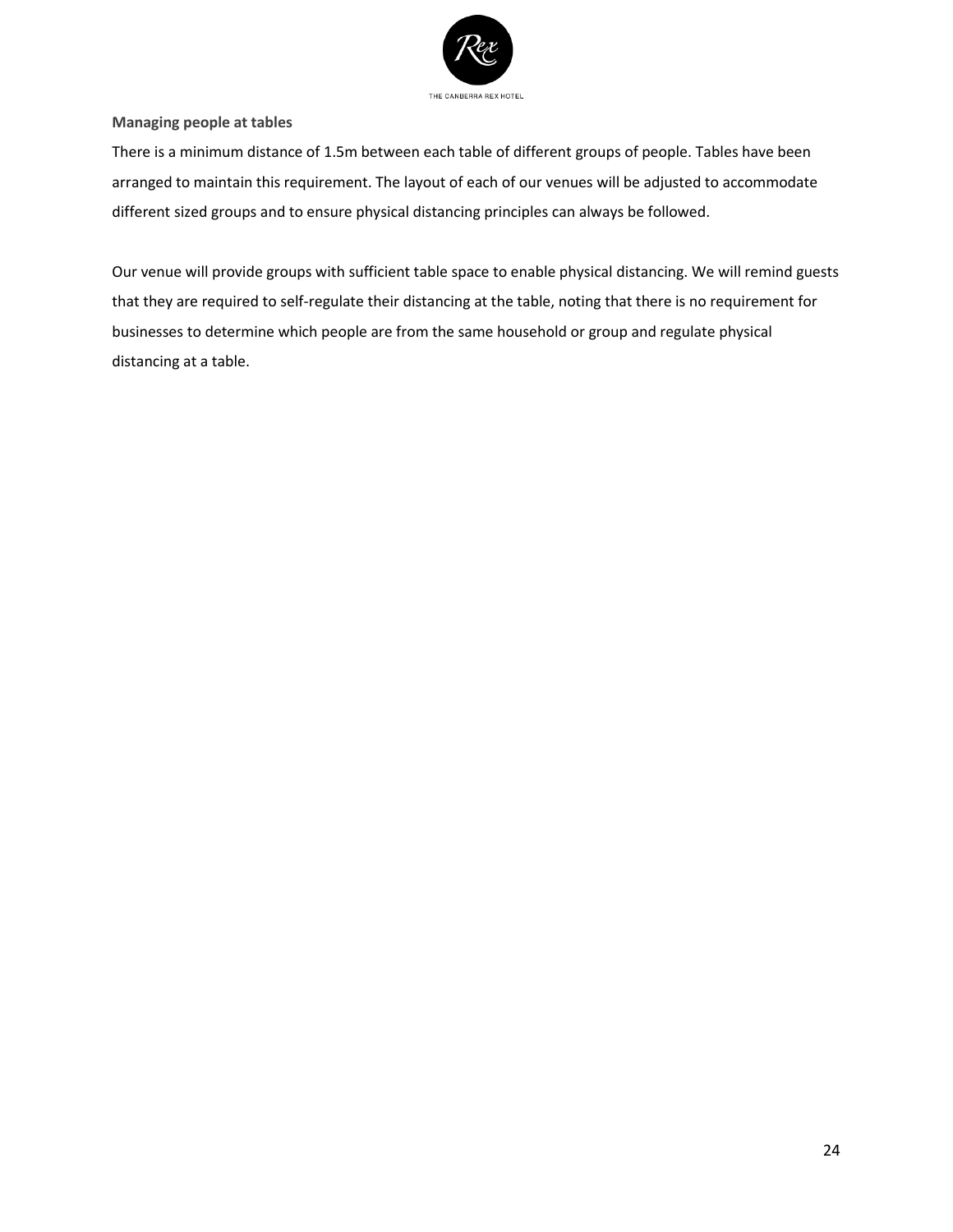

<span id="page-25-0"></span>**Managing interaction between staff and patrons**

In order to serve and interact with people, staff may need to move within 1.5m. In these situations, we have informed our team members that they should avoid direct contact and minimise face to face time to reduce the risk of transmission. If staff do come into direct contact with people, they are aware that staff should follow good hygiene practices such as hand washing and cleaning.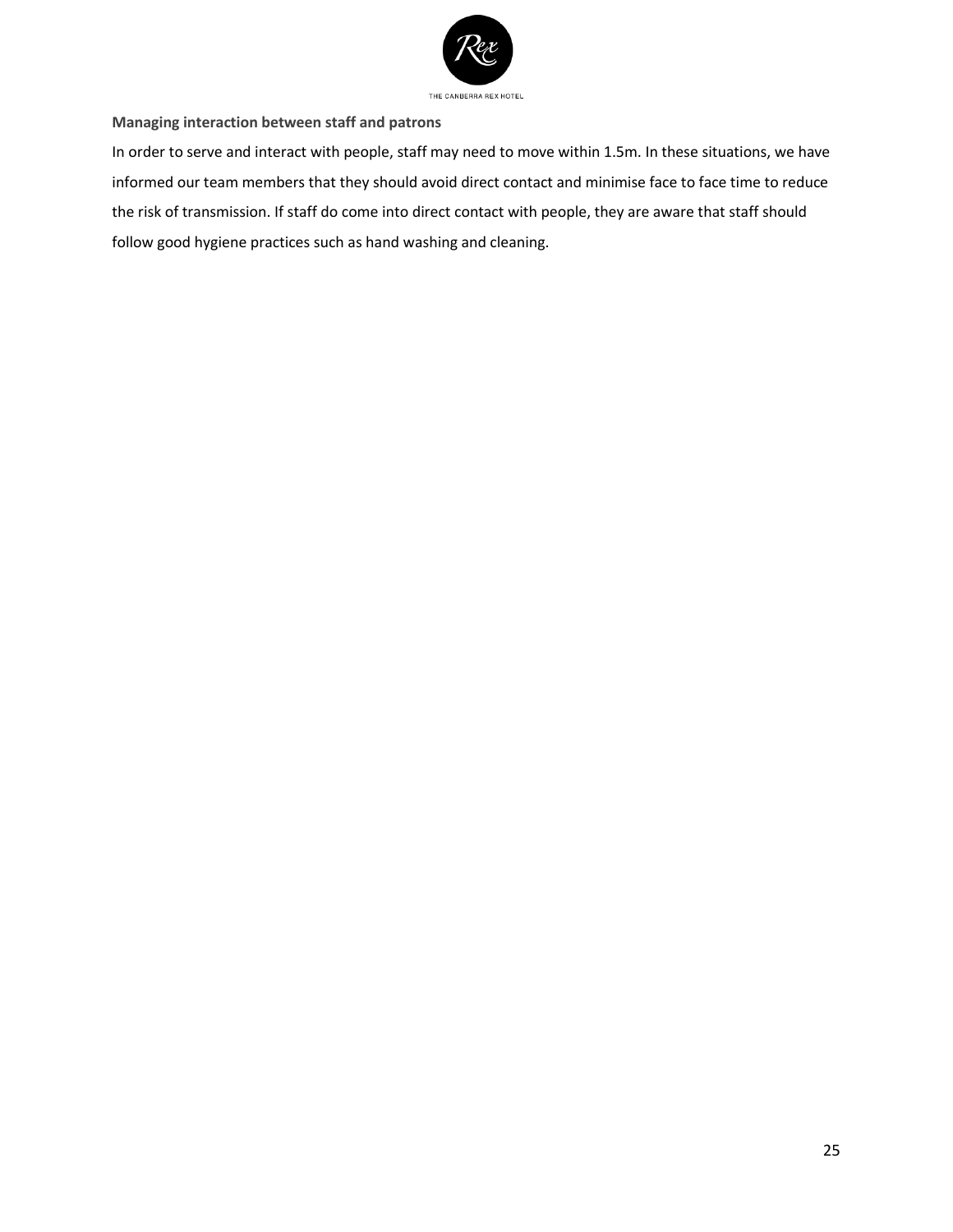

<span id="page-26-0"></span>**Payments**

We promote cashless payments.

After handling money, ensure that hands are washed with soap and water, or an alcohol-based hand sanitiser is used.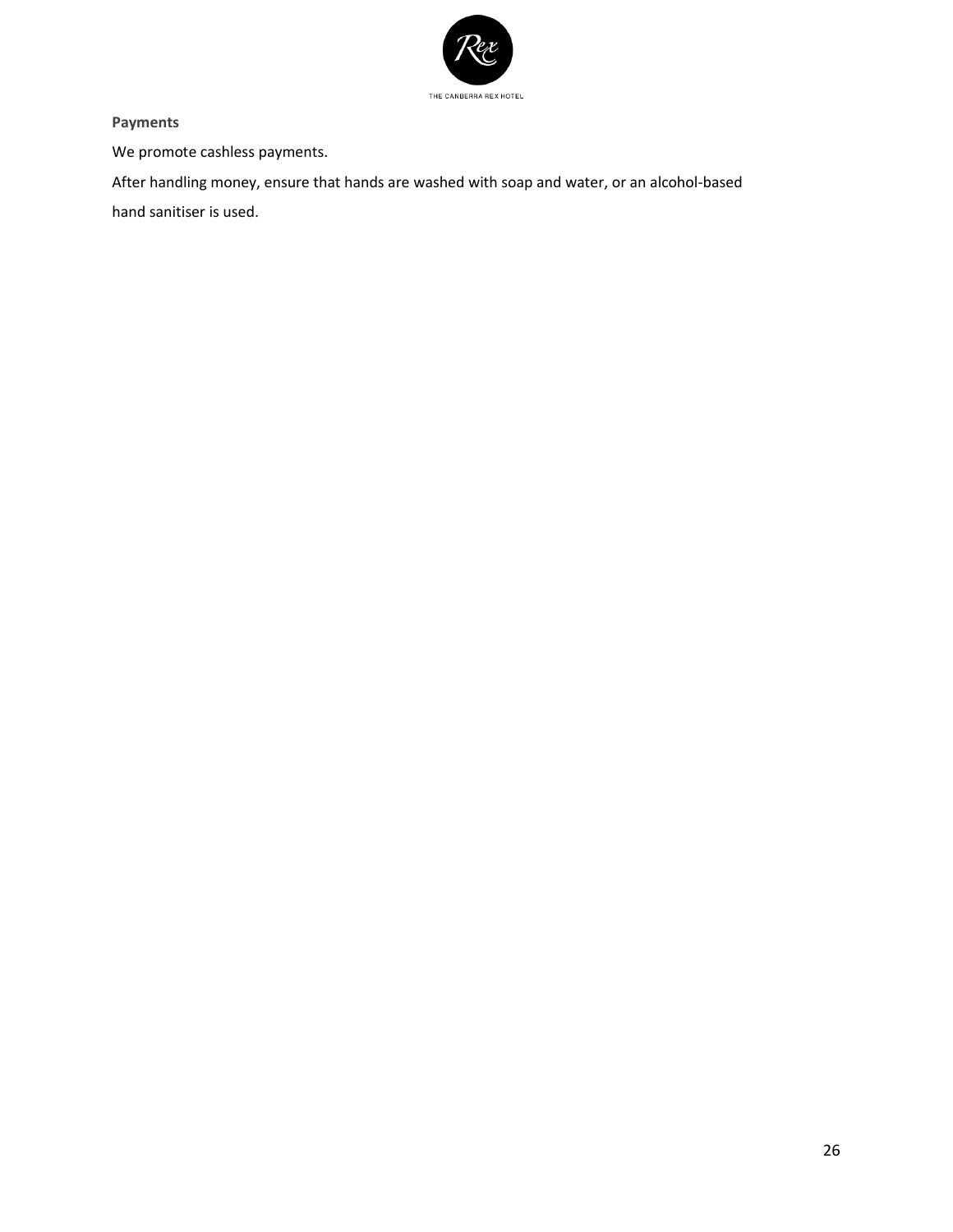

#### <span id="page-27-0"></span>**High-risk activities**

There are a range of activities that require some restrictions to remain in place for them to occur in a COVIDsafe way. The activities that are considered high-risk and are applicable to our venue are listed below.

# **Dancing**

Dancing carries a high risk of transmission of COVID-19 as it is difficult for people who are dancing to maintain physical distancing.

Dancing is not currently permitted in venues. Guests are required to remain seated whilst eating and drinking.

Dancing is permitted at weddings, providing that there is one person per two square metres of available space.

# **Singing**

Singing also carries a high risk of transmission of COVID-19, due to increased droplet spread. Singing is permitted in the ACT, however, we will be taking the following steps to minimise the risks associated with this activity.

If one of our venues has a performer, we will:

- Require the performers to maintain 1.5m distance between one another
- Require the performers to maintain 2m distance from the audience; and
- Complete additional cleaning of the performance area and equipment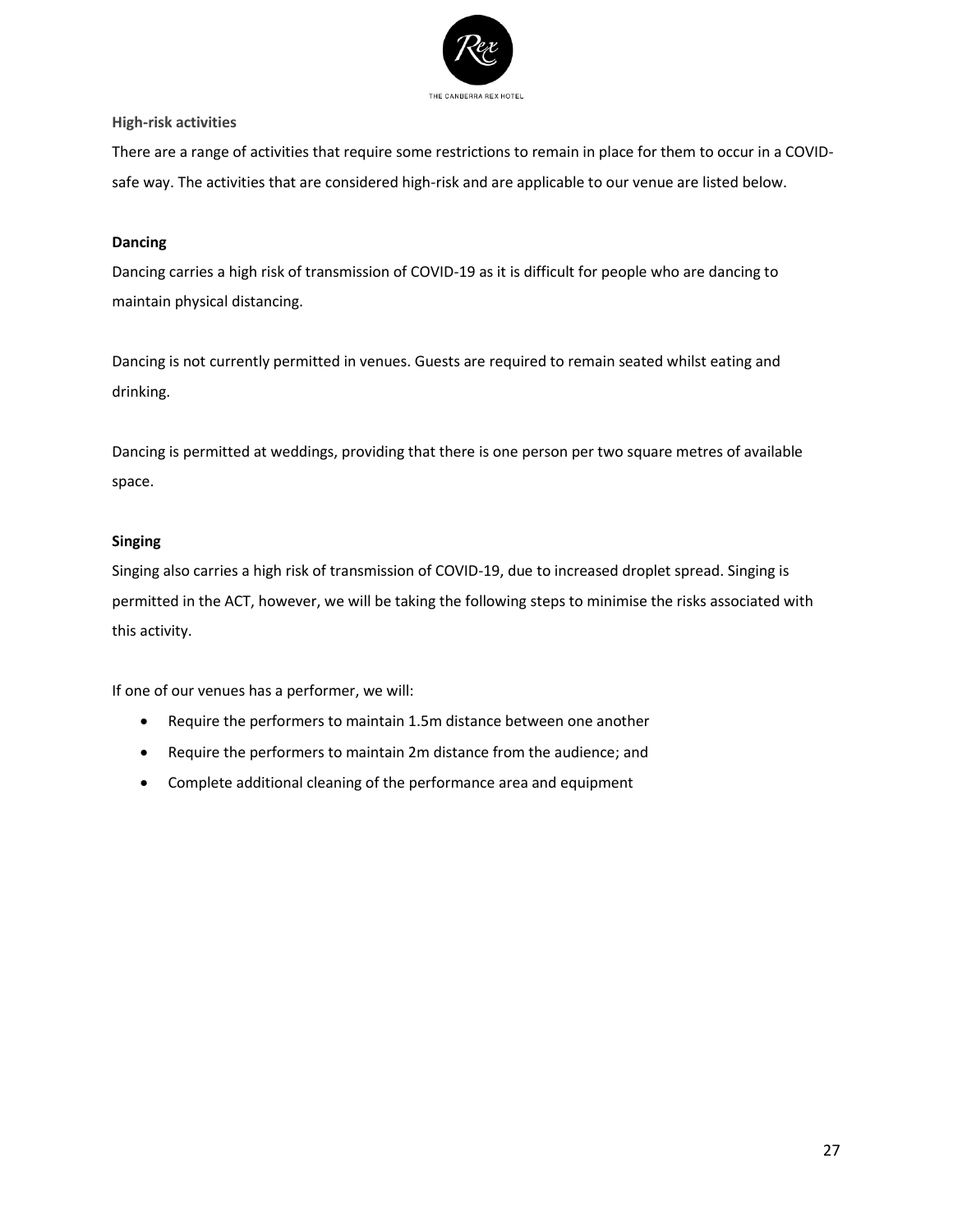

#### <span id="page-28-0"></span>**Hotel Team**

Our team members are aware that they should stay at home if they are unwell. In addition to practising good hygiene and cleanliness, we have implemented the following approaches to help minimise the risk of transmission of communicable diseases in our workplace and to maximise continuity of our business and industry:

- reviewing shift arrangements to reduce interaction between staff
- we have implemented physical distancing during break times team members are reminded to maintain physical distancing when using lunch or dining room facilities or communal areas
- maintain the physical distancing protocol of 1.5m inside and outside the workplace where possible;
- moving to a larger office space
- performing daily health checks on all team members prior to commencing their shift
- requiring all team members to wear face masks when applicable
- recommending to our staff that they should consider getting the COVID-19 vaccination; and
- recommending to our staff that they should consider getting the annual flu vaccination.

All our team members have completed the COVID-19 infection control training. In addition, team members have also completed:

- additional COVID-19 training provided by Restaurants and Catering Association
- COVID Safe Hygiene Marshal Course provided by Clear To Work; and
- Cleaning for Infection Control provided by Clear To Work;

We will also remind team members that at the times at which staff are not working, such as meal breaks, toilet breaks, arrival at work and leaving work are often when increased interaction between staff occurs, which could lead to increased risk of transmission. Staff will be reminded to be vigilant about maintaining physical distancing during work-related transition periods or activities as well as outside of work, including when socialising with each other.

We brief our team on updates applicable to their roles within the Hotel via written and verbal communication as required.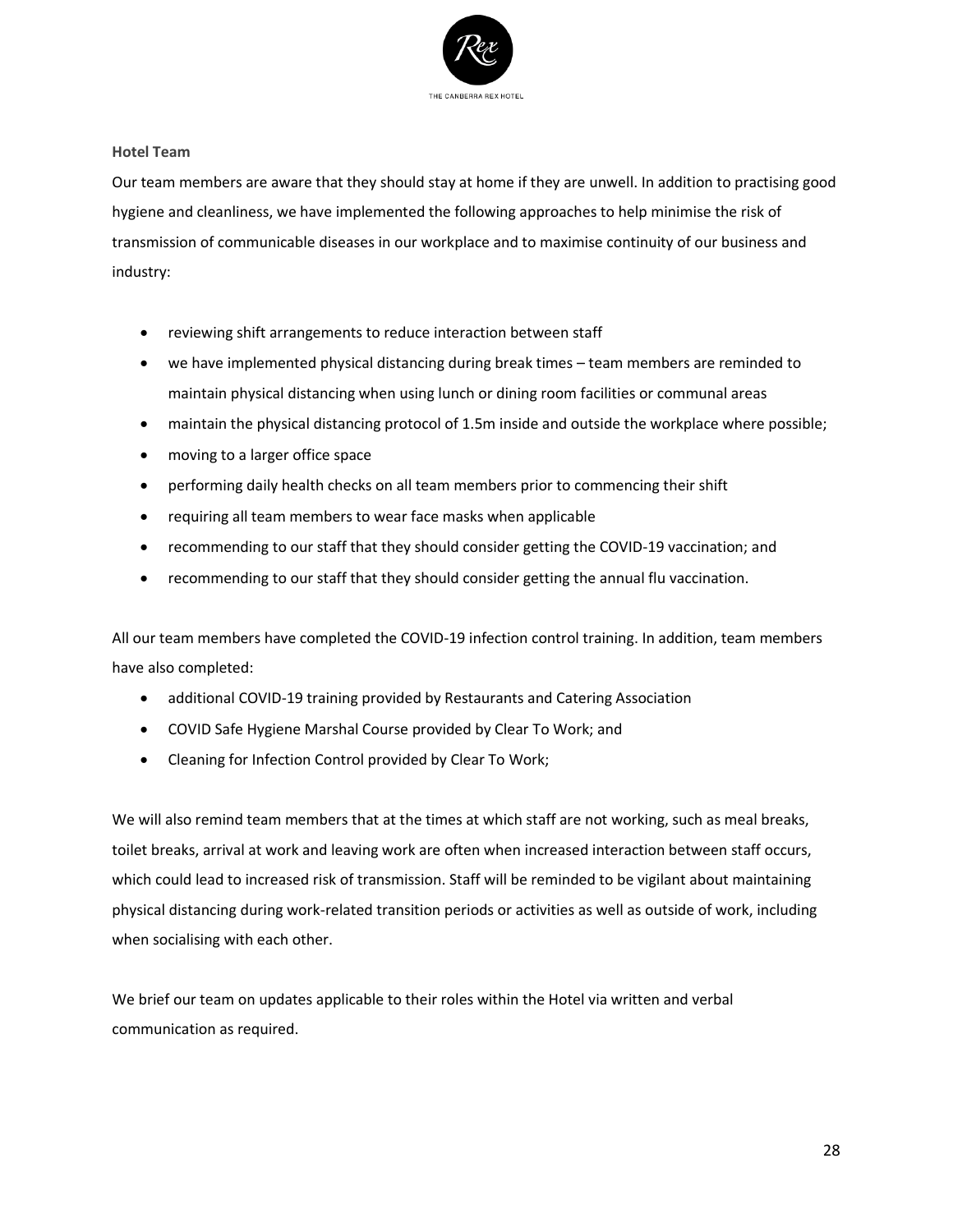

# <span id="page-29-0"></span>**Hygiene and cleaning**

Our team members are reminded that we should be practicing good hand and sneeze / cough hygiene practices, including but not limited to requiring:

- everyone to wash their hands:
	- o before and after eating
	- o after coughing or sneezing
	- o after going to the toilet, and
	- o when changing tasks and touching potentially contaminated surfaces
- everyone to cover their coughs and sneezes with their elbow or a clean tissue
- everyone to avoid touching their face eyes, nose and mouth
- everyone to dispose of tissues and cigarette butts hygienically (in closed bins)
- everyone to wash and dry hands completely before and after interacting with guests
- everyone to clean and disinfect shared equipment and plant after use
- everyone to have no intentional physical contact, for example shaking hands and patting backs
- everyone to wear face masks where applicable.

We have:

- installed hand sanitisation stations at the entrance to each lift on each floor, as well as each individual entrance to each undivided space within the Hotel and at service areas, including the reception desk and bars
- Our bathrooms have handwash basins with liquid soap and paper towels
- Our back-of-house areas have adequate handwashing facilities for our team members
- Office team members were assigned hand sanitiser for their desks
- Provided information to team members on the importance good hygiene practices
- Installed additional signage near our handwashing facilities showing how to correctly wash and dry hands
- Informed team members of the requirement to clean up after themselves when utilising common areas
- Removed items from common areas that are not required (to lessen the opportunity for transmission on items)
- Ensured that room keys are cleaned and disinfected before re-using
- Removed items from accommodation rooms such as notepads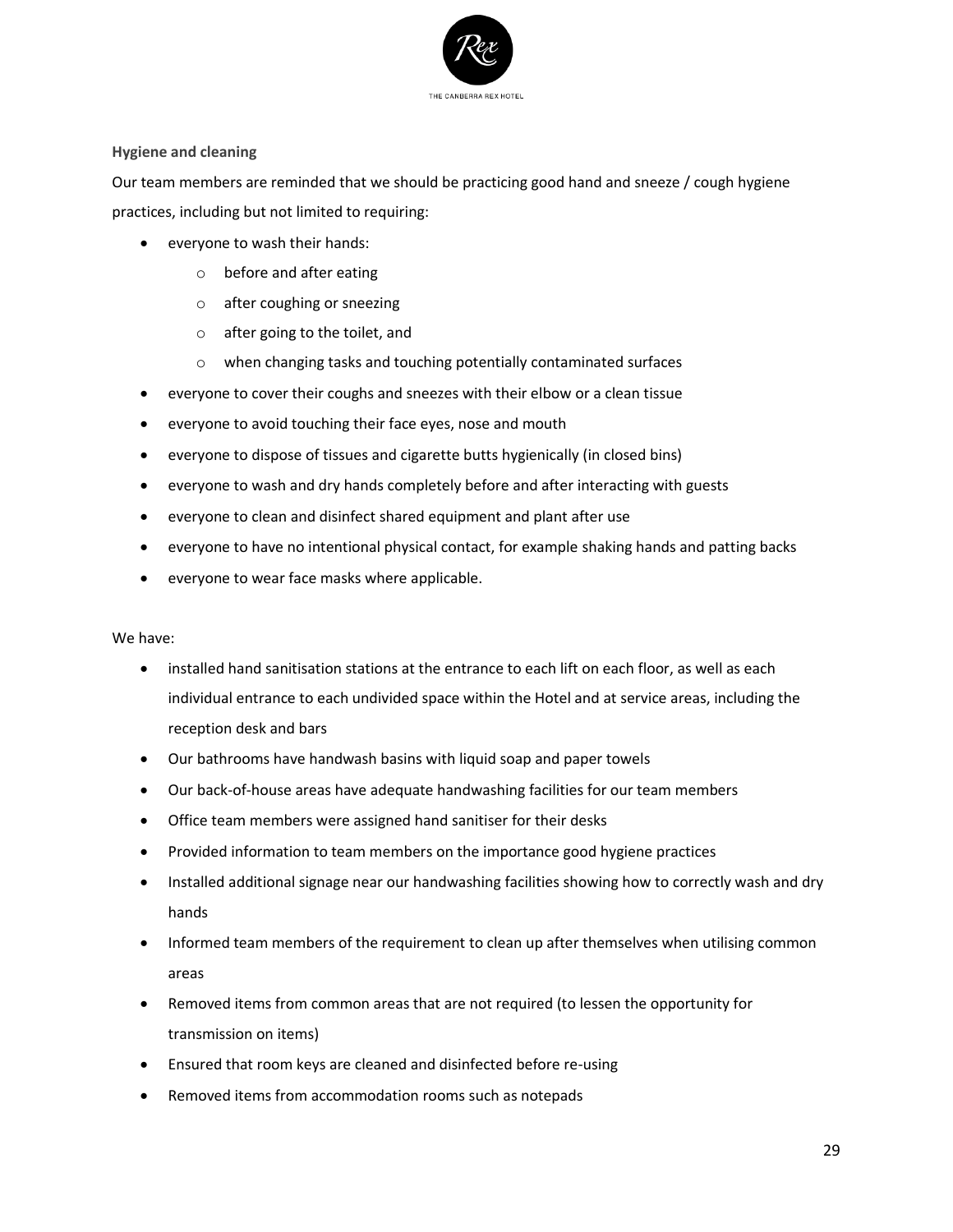

- ensured items such as pens are sealed and if not, are discarded
- Ensured that in-room items, such as compendiums and remotes are cleaned appropriately between guests
- Introduced single use menus in our food and beverage outlets
- All tables are cleaned and sanitised after each guest
- Increased cleaning of all common contact surfaces, such as:
	- o tables
	- o chairs
	- o benches
	- o bar counter top
	- o handles
	- o taps
	- o common areas
	- o keyboards
	- o keys
	- o EFTPOS terminals
	- o bathrooms
	- o lifts external and internal
- Increased the frequency of cleaning in all areas, especially high traffic areas and any areas accessed by the public
- Increased the frequency of cleaning our food preparation areas
- Increased the frequency of cleaning our back of house areas
- Propped doors open where possible to reduce the risk of transmission via common touchpoints
- removed pens, pads and lollies from the setup of the event space, unless specifically requested from the client; and
- removed shared water from each delegate table and instead provide delegates with a water jug per person or we can provide bottled water at an additional charge.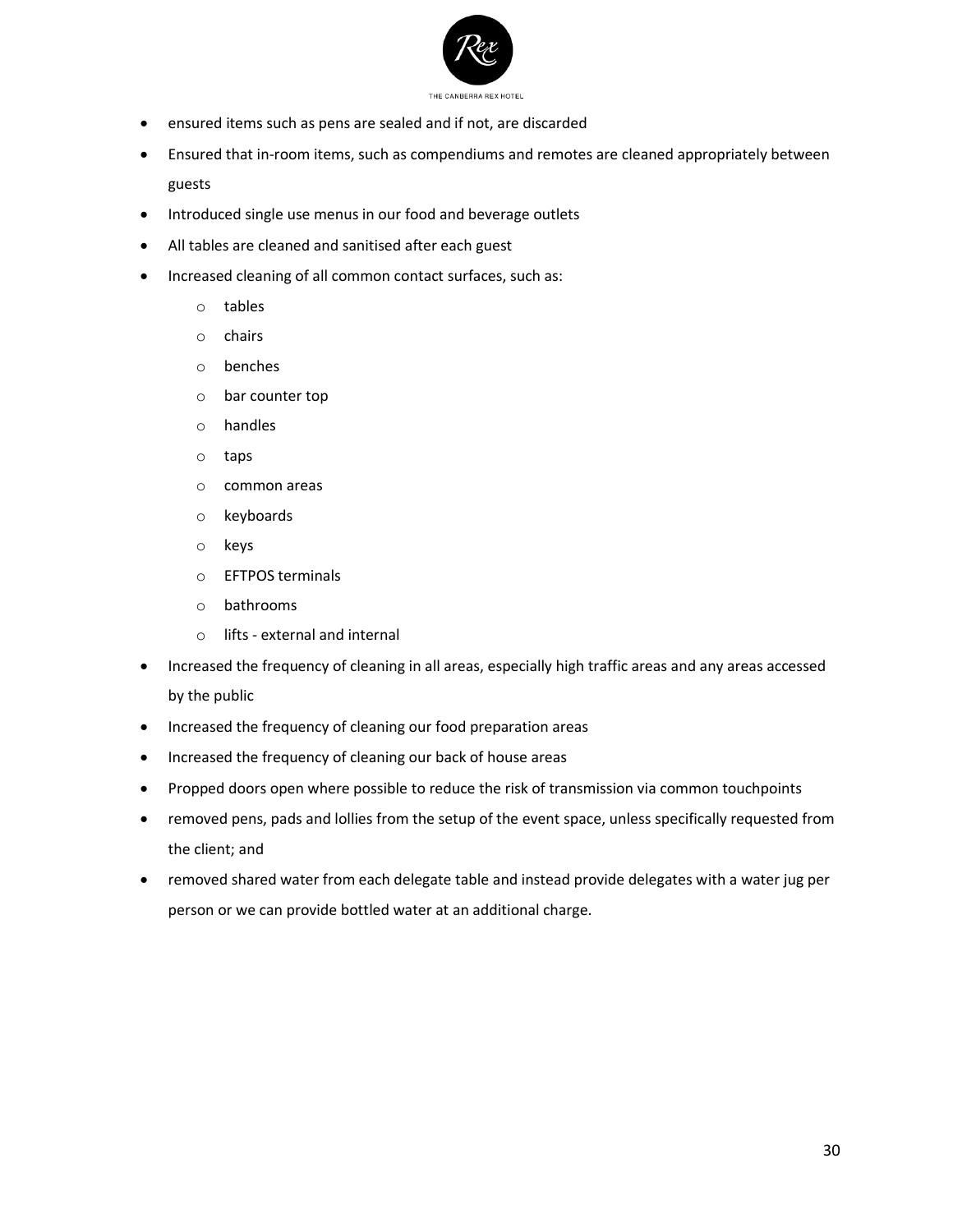

# <span id="page-31-0"></span>**Recommended cleaning by surface**

|                       | <b>Following suspected or</b><br>confirmed case |                    | <b>Routine cleaning</b> |               |                     |               |
|-----------------------|-------------------------------------------------|--------------------|-------------------------|---------------|---------------------|---------------|
|                       |                                                 |                    | <b>Frequently</b>       |               | Infrequently        |               |
|                       | <b>Any Surface</b>                              | <b>Method</b>      | touched<br>surfaces     | <b>Method</b> | touched<br>surfaces | <b>Method</b> |
| Soft plastics         | Clean and                                       | Detergent +        | Clean and               | Detergent +   | Clean weekly        | Damp dust +   |
|                       | disinfect as                                    | Disinfectant       | disinfect at            | Disinfectant  |                     | Detergent     |
|                       | soon as you                                     |                    | least daily or          |               |                     |               |
|                       | become                                          |                    | every shift             |               |                     |               |
|                       | aware                                           |                    | change                  |               |                     |               |
|                       |                                                 |                    |                         |               |                     |               |
| <b>Hard plastics</b>  | Clean and                                       | Detergent +        | Clean and               | Detergent +   | Clean weekly        | Detergent     |
|                       | disinfect as                                    | Disinfectant       | disinfect at            | Disinfectant  |                     |               |
|                       | soon as you                                     |                    | least daily or          |               |                     |               |
|                       | become                                          |                    | every shift             |               |                     |               |
|                       | aware                                           |                    | change                  |               |                     |               |
| <b>Metal surfaces</b> | Clean and                                       | Detergent +        | Clean and               | Detergent +   | Clean weekly        | Detergent     |
| (stainless steel,     | disinfect as                                    | Disinfectant*      | disinfect at            | Disinfectant  |                     |               |
| uncoated steel,       | soon as you                                     | *uncoated steel is | least daily or          |               |                     |               |
| zinc coated           | become                                          | more susceptible   | every shift             |               |                     |               |
| steel,                | aware                                           | to rust when       | change                  |               |                     |               |
| aluminium)            |                                                 | disinfected.       |                         |               |                     |               |
|                       |                                                 | Disinfect only     |                         |               |                     |               |
|                       |                                                 | when necessary,    |                         |               |                     |               |
|                       |                                                 | and treat for rust |                         |               |                     |               |
|                       |                                                 | as appropriate     |                         |               |                     |               |
|                       |                                                 |                    |                         |               |                     |               |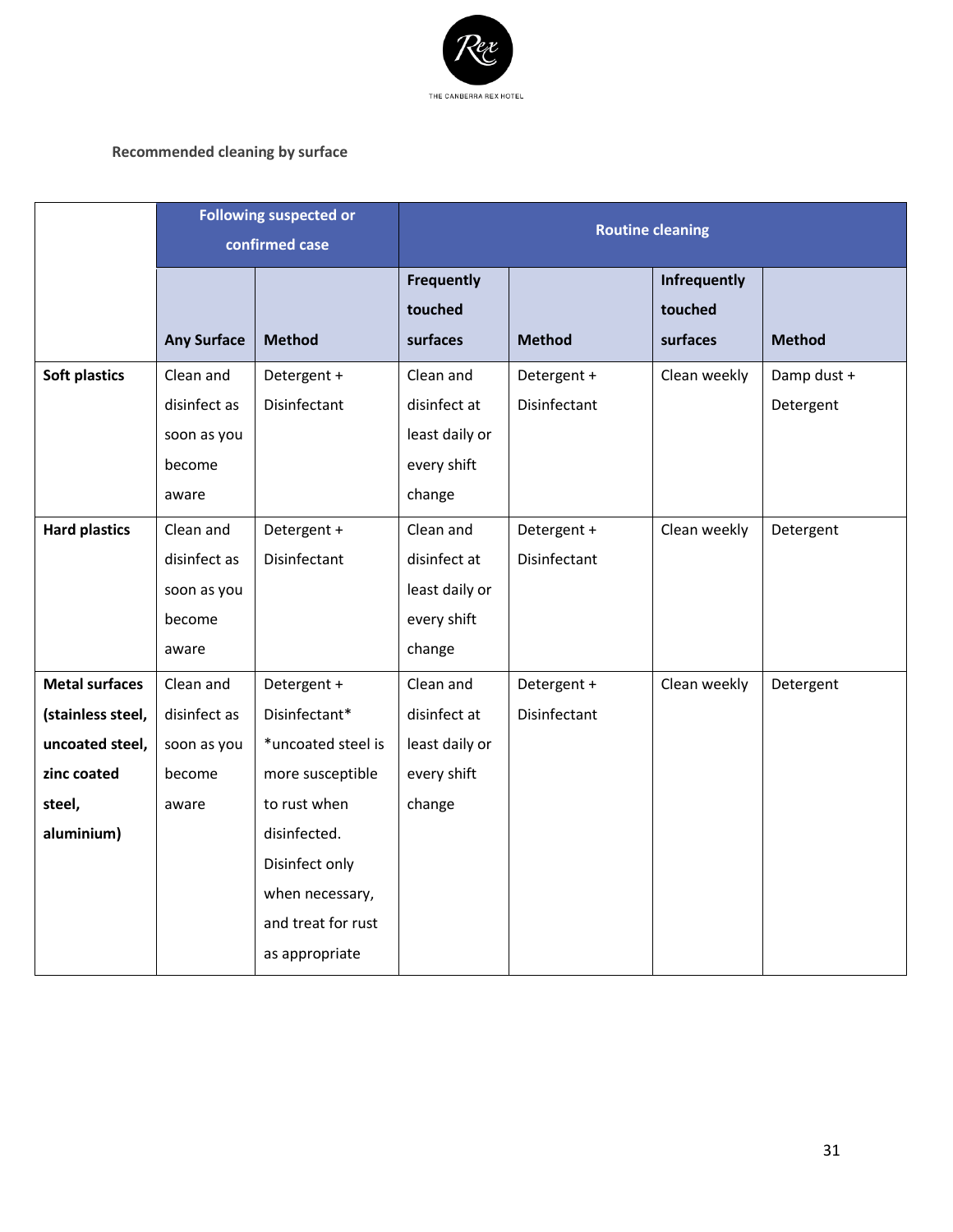

|                      |                    | <b>Following suspected or</b> | <b>Routine cleaning</b> |                    |                     |                    |
|----------------------|--------------------|-------------------------------|-------------------------|--------------------|---------------------|--------------------|
|                      | confirmed case     |                               |                         |                    |                     |                    |
|                      |                    |                               | <b>Frequently</b>       |                    | <b>Infrequently</b> |                    |
|                      |                    |                               | touched                 |                    | touched             |                    |
|                      | <b>Any Surface</b> | <b>Method</b>                 | surfaces                | <b>Method</b>      | surfaces            | <b>Method</b>      |
| <b>Painted metal</b> | Clean and          | Detergent +                   | Clean and               | Detergent +        | Clean weekly        | Detergent          |
| surfaces             | disinfect as       | Disinfectant                  | disinfect at            | Disinfectant       |                     |                    |
|                      | soon as you        |                               | least daily or          |                    |                     |                    |
|                      | become             |                               | every shift             |                    |                     |                    |
|                      | aware              |                               | change                  |                    |                     |                    |
| <b>Deliberately</b>  | Clean as           | Clean according to            | Clean at least          | Clean according to | Clean weekly        | Clean according to |
| <b>Greased or</b>    | soon as you        | manufacturer's                | daily or every          | manufacturer's     |                     | manufacturer's     |
| <b>Oiled metal</b>   | become             | recommendations               | shift change            | recommendations    |                     | recommendations    |
| surfaces             | aware              |                               |                         |                    |                     |                    |
| Wood                 | Clean and          | Detergent +                   | Clean and               | Detergent +        | Clean weekly        | Damp dust +        |
|                      | disinfect as       | Disinfectant                  | disinfect at            | Disinfectant       |                     | Detergent          |
|                      | soon as you        |                               | least daily or          |                    |                     |                    |
|                      | become             |                               | every shift             |                    |                     |                    |
|                      | aware              |                               | change                  |                    |                     |                    |
| Laminate             | Clean and          | Detergent +                   | Clean and               | Detergent +        | Clean weekly        | Detergent          |
|                      | disinfect as       | Disinfectant                  | disinfect at            | Disinfectant       |                     |                    |
|                      | soon as you        |                               | least daily or          |                    |                     |                    |
|                      | become             |                               | every shift             |                    |                     |                    |
|                      | aware              |                               | change                  |                    |                     |                    |
| <b>Glass</b>         | Clean and          | Detergent +                   | Clean and               | Detergent +        | Clean weekly        | Detergent          |
|                      | disinfect as       | Disinfectant                  | disinfect at            | Disinfectant       |                     |                    |
|                      | soon as you        |                               | least daily or          |                    |                     |                    |
|                      | become             |                               | every shift             |                    |                     |                    |
|                      | aware              |                               | change                  |                    |                     |                    |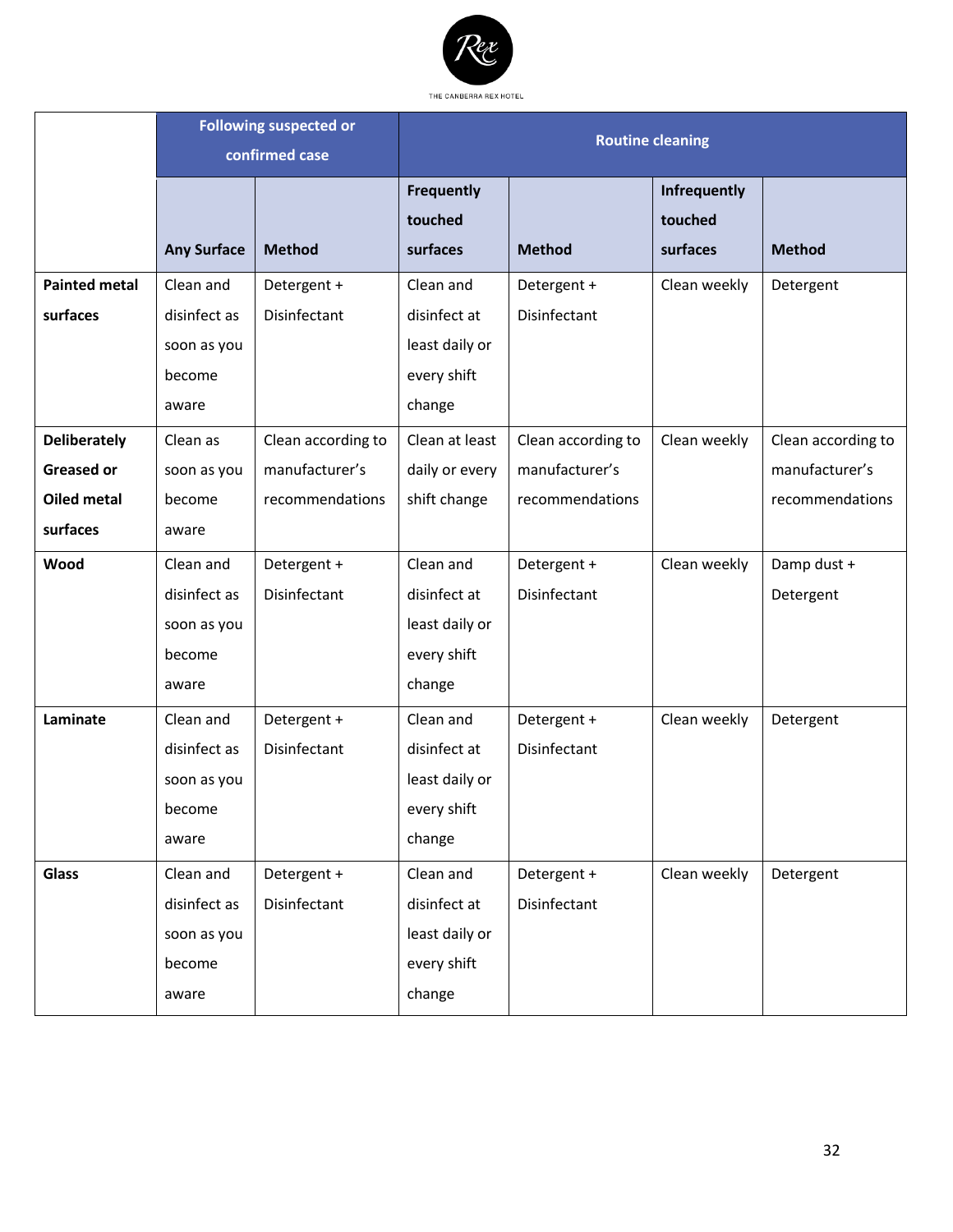

|                 | <b>Following suspected or</b><br>confirmed case |                     | <b>Routine cleaning</b> |                     |                     |                    |
|-----------------|-------------------------------------------------|---------------------|-------------------------|---------------------|---------------------|--------------------|
|                 |                                                 |                     |                         |                     |                     |                    |
|                 |                                                 |                     | <b>Frequently</b>       |                     | <b>Infrequently</b> |                    |
|                 |                                                 |                     | touched                 |                     | touched             |                    |
|                 | <b>Any Surface</b>                              | <b>Method</b>       | surfaces                | <b>Method</b>       | surfaces            | <b>Method</b>      |
| <b>Concrete</b> | Clean and                                       | Detergent +         | Clean and               | Detergent +         | Clean weekly        | Detergent          |
| (polished)      | disinfect as                                    | Disinfectant        | disinfect at            | Disinfectant        |                     |                    |
|                 | soon as you                                     |                     | least daily or          |                     |                     |                    |
|                 | become                                          |                     | every shift             |                     |                     |                    |
|                 | aware                                           |                     | change                  |                     |                     |                    |
| Concrete        | Clean and                                       | Detergent +         | Clean and               | Detergent +         | Clean weekly        | Vacuum (HEPA)      |
| (rough)         | disinfect as                                    | Disinfectant        | disinfect at            | Disinfectant        |                     | or                 |
|                 | soon as you                                     |                     | least daily or          |                     |                     | Detergent          |
|                 | become                                          |                     | every shift             |                     |                     |                    |
|                 | aware                                           |                     | change                  |                     |                     |                    |
| Leather         | Clean and                                       | Clean and disinfect | Clean and               | Clean and disinfect | Clean weekly        | Clean according to |
|                 | disinfect as                                    | according to        | disinfect at            | according to        |                     | manufacturer's     |
|                 | soon as you                                     | manufacturer's      | least daily or          | manufacturer's      |                     | recommendations    |
|                 | become                                          | recommendations     | every shift             | recommendations     |                     |                    |
|                 | aware                                           |                     | change                  |                     |                     |                    |
| <b>Fabric</b>   | Clean as                                        | Detergent + Steam   | Clean at least          | Detergent + Steam   | Clean weekly        | Vacuum (HEPA)      |
|                 | soon as you                                     | clean               | daily or every          | clean               |                     |                    |
|                 | become                                          | If launderable,     | shift change            | If launderable,     |                     | Damp dust +        |
|                 | aware                                           | wash on warmest     |                         | wash on warmest     |                     | Detergent          |
|                 |                                                 | possible setting    |                         | possible setting    |                     | If launderable,    |
|                 |                                                 | according to        |                         | according to        |                     | wash on warmest    |
|                 |                                                 | manufacturer's      |                         | manufacturer's      |                     | possible setting   |
|                 |                                                 | recommendations     |                         | recommendations     |                     | according to       |
|                 |                                                 | with laundry        |                         | with laundry        |                     | manufacturer's     |
|                 |                                                 | detergent           |                         | detergent           |                     | recommendations    |
|                 |                                                 |                     |                         |                     |                     | with laundry       |
|                 |                                                 |                     |                         |                     |                     | detergent          |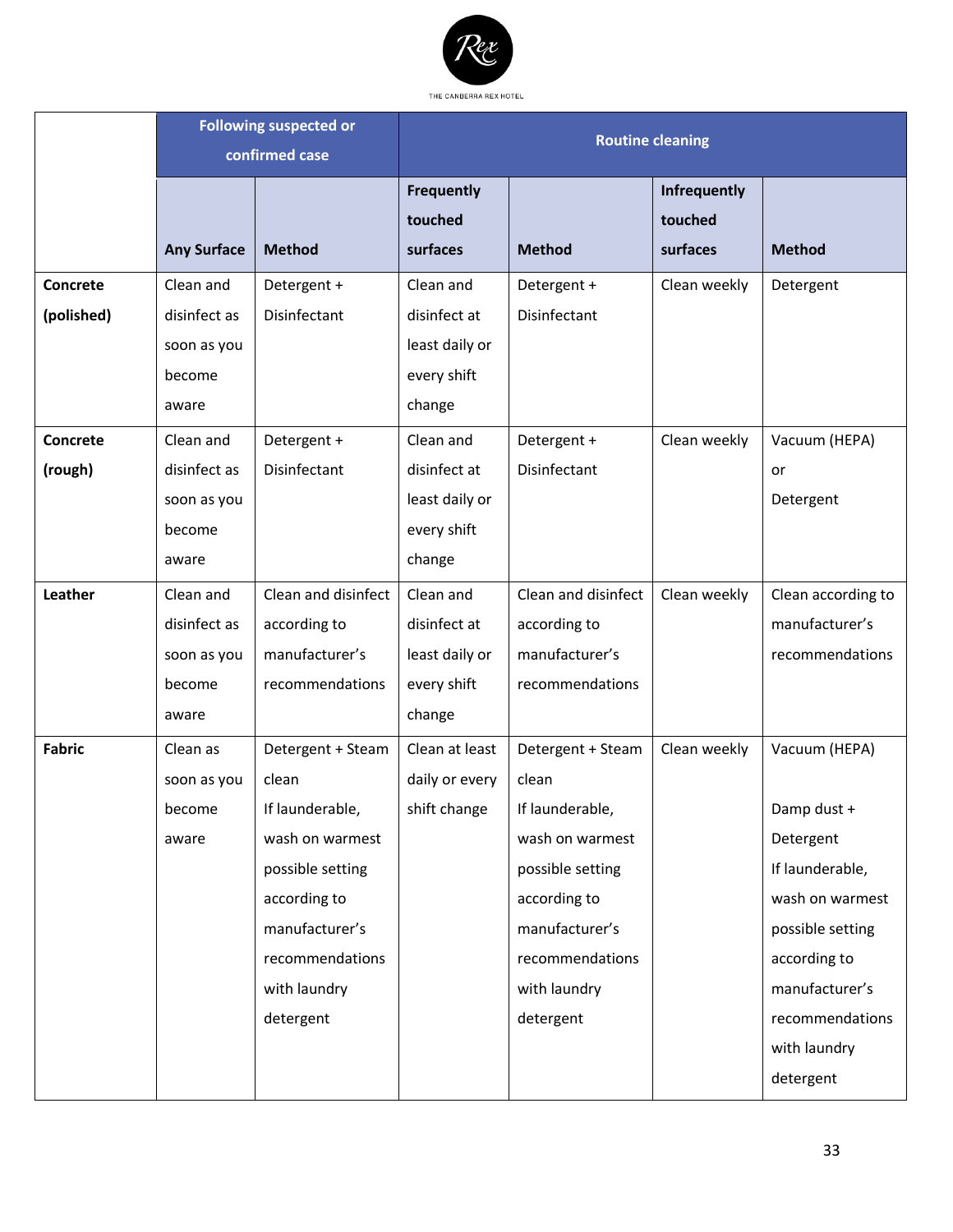

|       | <b>Following suspected or</b><br>confirmed case |                   | <b>Routine cleaning</b> |                     |              |                     |
|-------|-------------------------------------------------|-------------------|-------------------------|---------------------|--------------|---------------------|
|       |                                                 |                   | <b>Frequently</b>       |                     | Infrequently |                     |
|       |                                                 |                   | touched                 |                     | touched      |                     |
|       | <b>Any Surface</b>                              | <b>Method</b>     | surfaces                | <b>Method</b>       | surfaces     | <b>Method</b>       |
| Paper | Not suitable                                    | Dispose of in the | Not suitable            | Dispose of in the   | Not suitable | Use alternate,      |
|       | for cleaning.                                   | bin (double-      | for cleaning            | bin (double-        | for cleaning | cleanable options,  |
|       | Leave                                           | bagged), or leave |                         | bagged), or leave   |              | such as electronic  |
|       | undisturbed                                     | undisturbed for a |                         | undisturbed for a   |              | tablets             |
|       | for a                                           | minimum of 72     |                         | minimum of 72       |              |                     |
|       | minimum of                                      | hours, longer if  |                         | hours, longer if    |              | If use is           |
|       | 72 hours.                                       | possible.         |                         | possible.           |              | unavoidable, and    |
|       |                                                 |                   |                         | If use is           |              | individual use is   |
|       |                                                 |                   |                         | unavoidable, and    |              | not feasible, use a |
|       |                                                 |                   |                         | individual use is   |              | plastic protective  |
|       |                                                 |                   |                         | not feasible, use a |              | sheet over the      |
|       |                                                 |                   |                         | plastic protective  |              | page.               |
|       |                                                 |                   |                         | sheet over the      |              |                     |
|       |                                                 |                   |                         | page.               |              |                     |
|       |                                                 |                   |                         | Clean and disinfect |              |                     |
|       |                                                 |                   |                         | plastic protective  |              |                     |
|       |                                                 |                   |                         | sheet at least      |              |                     |
|       |                                                 |                   |                         | daily.              |              |                     |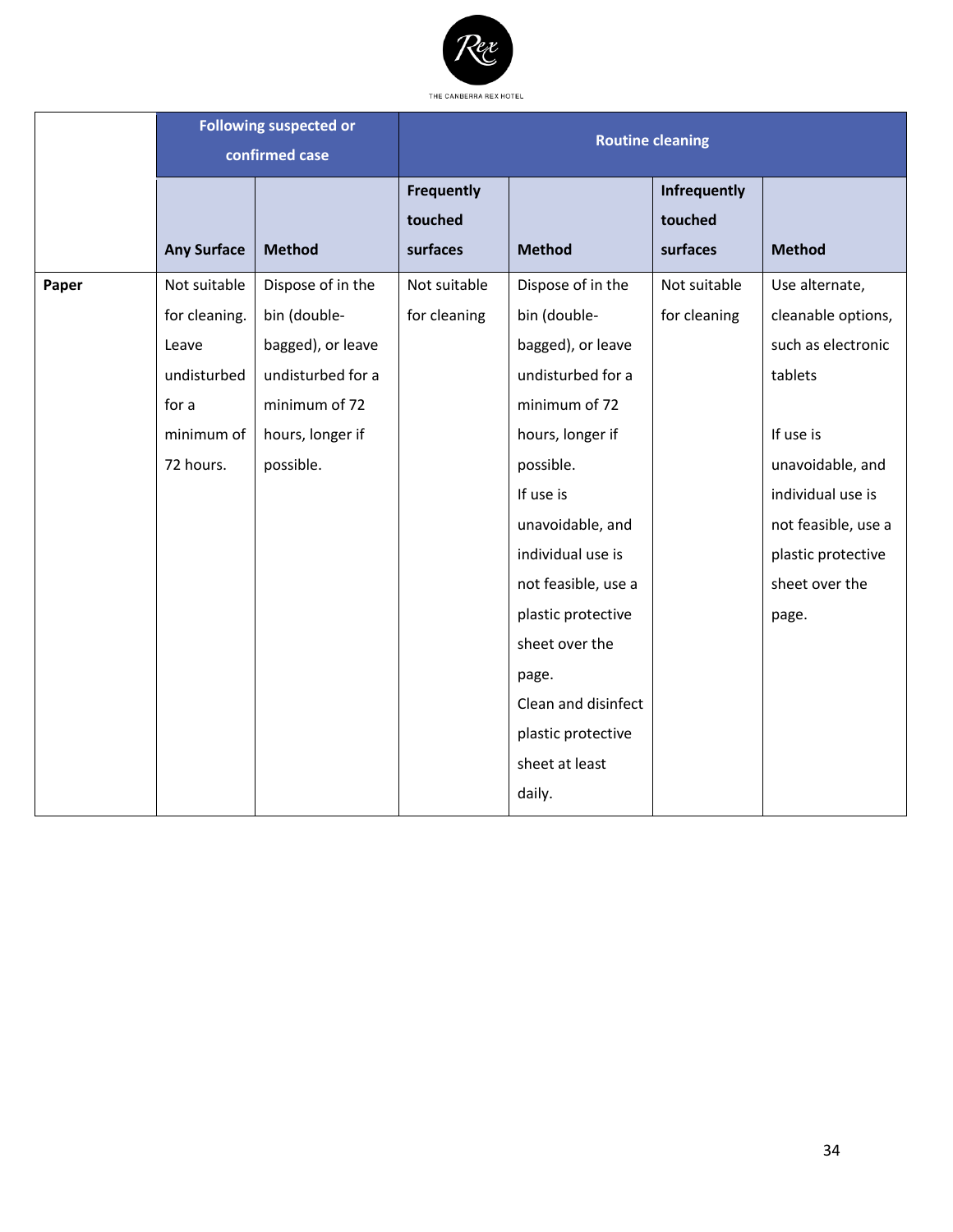

<span id="page-35-0"></span>**Training and Education**

All our team members have completed the COVID-19 infection control training.

In addition, team members have also completed:

- additional COVID-19 training provided by Restaurants and Catering Association
- COVID Safe Hygiene Marshal Course provided by Clear To Work; and
- Cleaning for Infection Control provided by Clear To Work.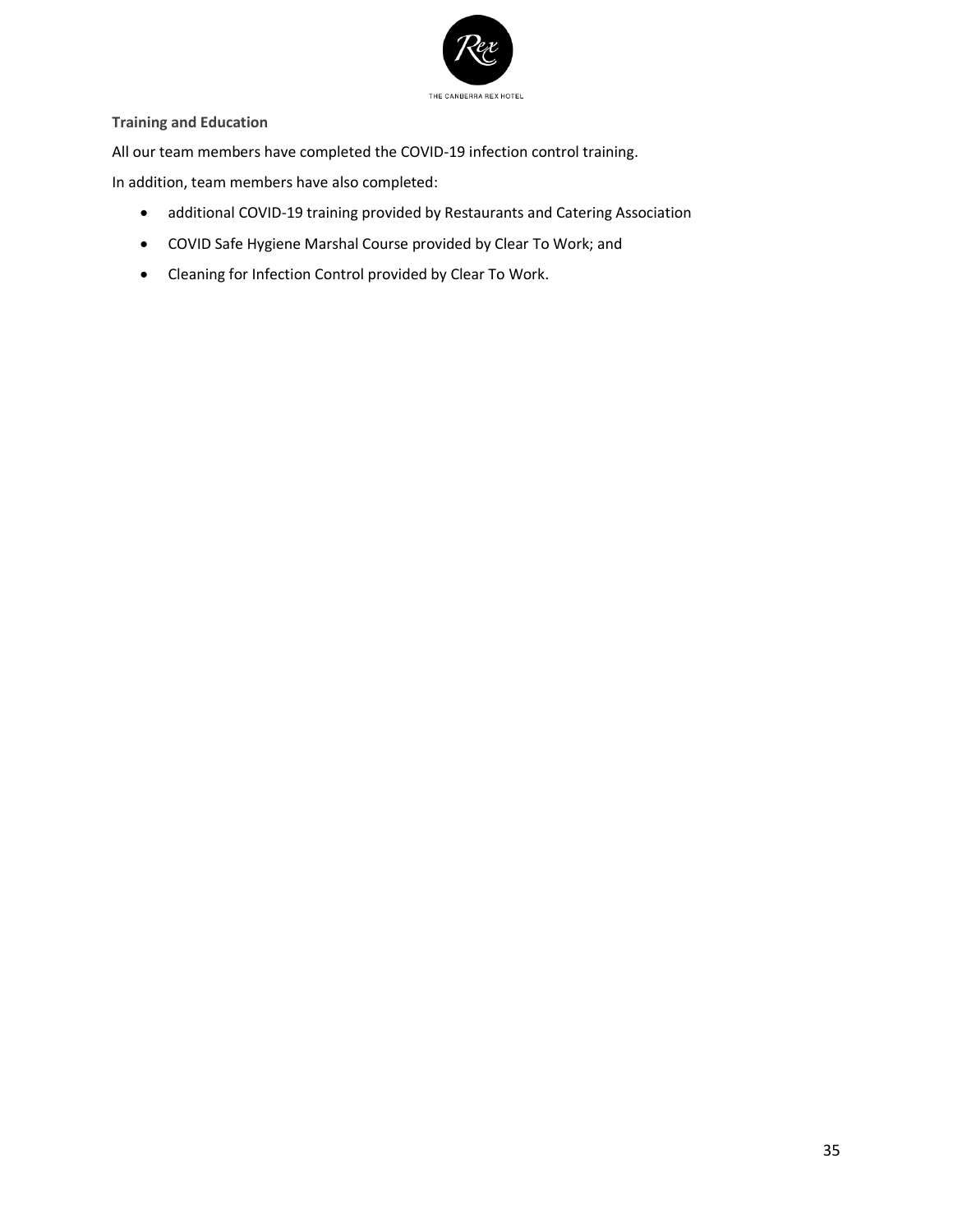

<span id="page-36-0"></span>**Isolation at our Hotel** 

Hotel management have decided to not accept visitors requiring to self-isolate to stay at our Hotel.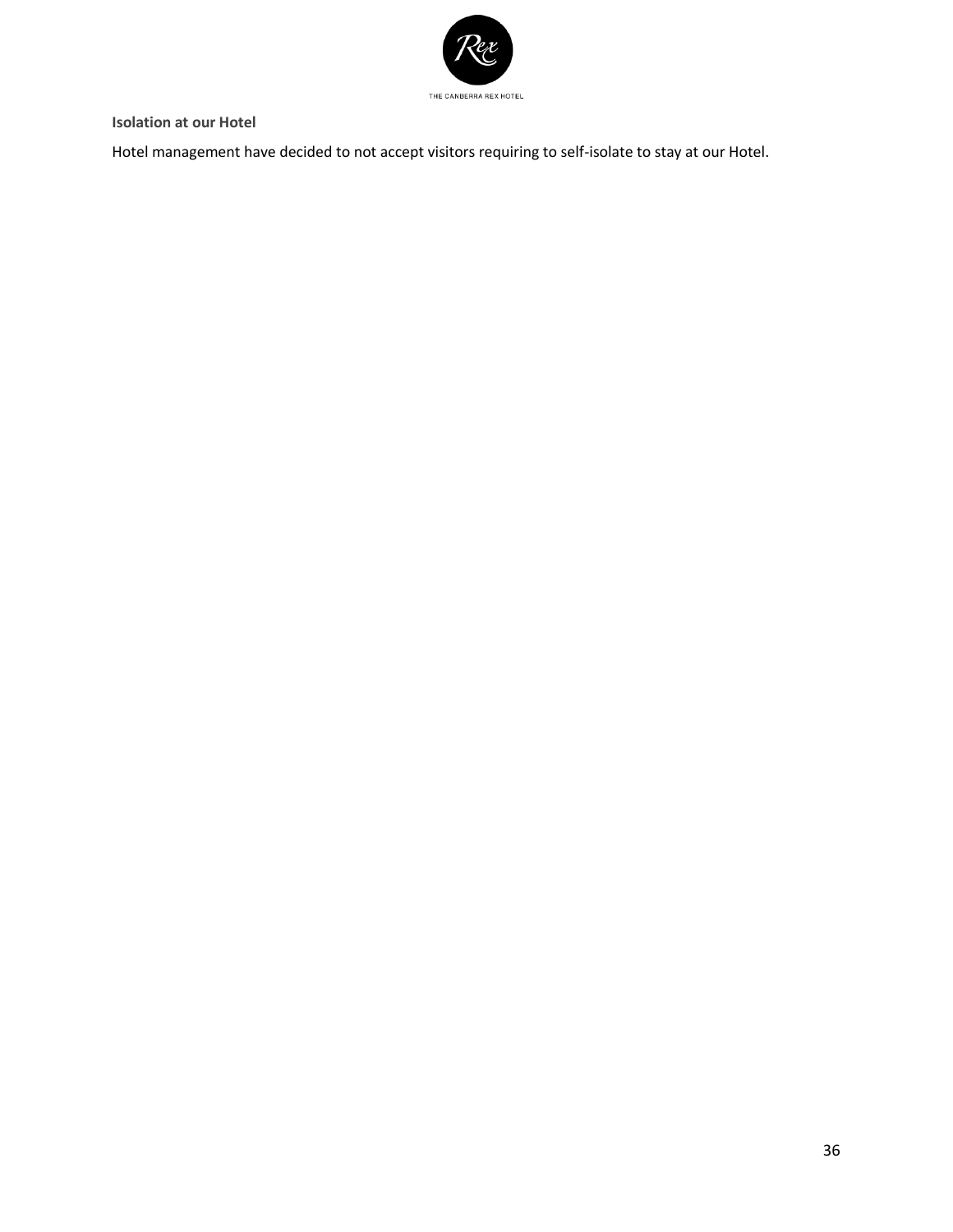

## <span id="page-37-0"></span>**Swimming Pool**

We have taken reasonable steps to prevent gatherings in the pool area by only allowing 1 person per 2sqm in the area at any one time.

We have increased the frequency of cleaning the swimming pool area.

Signage is installed to remind all users:

- To practice physical distancing of 1.5m per person
- To practice good hygiene practices
- To not enter the facility if they are unwell; and
- To not enter the facility if they have travelled from or to a COVID-19 hotspot within the last 14 days.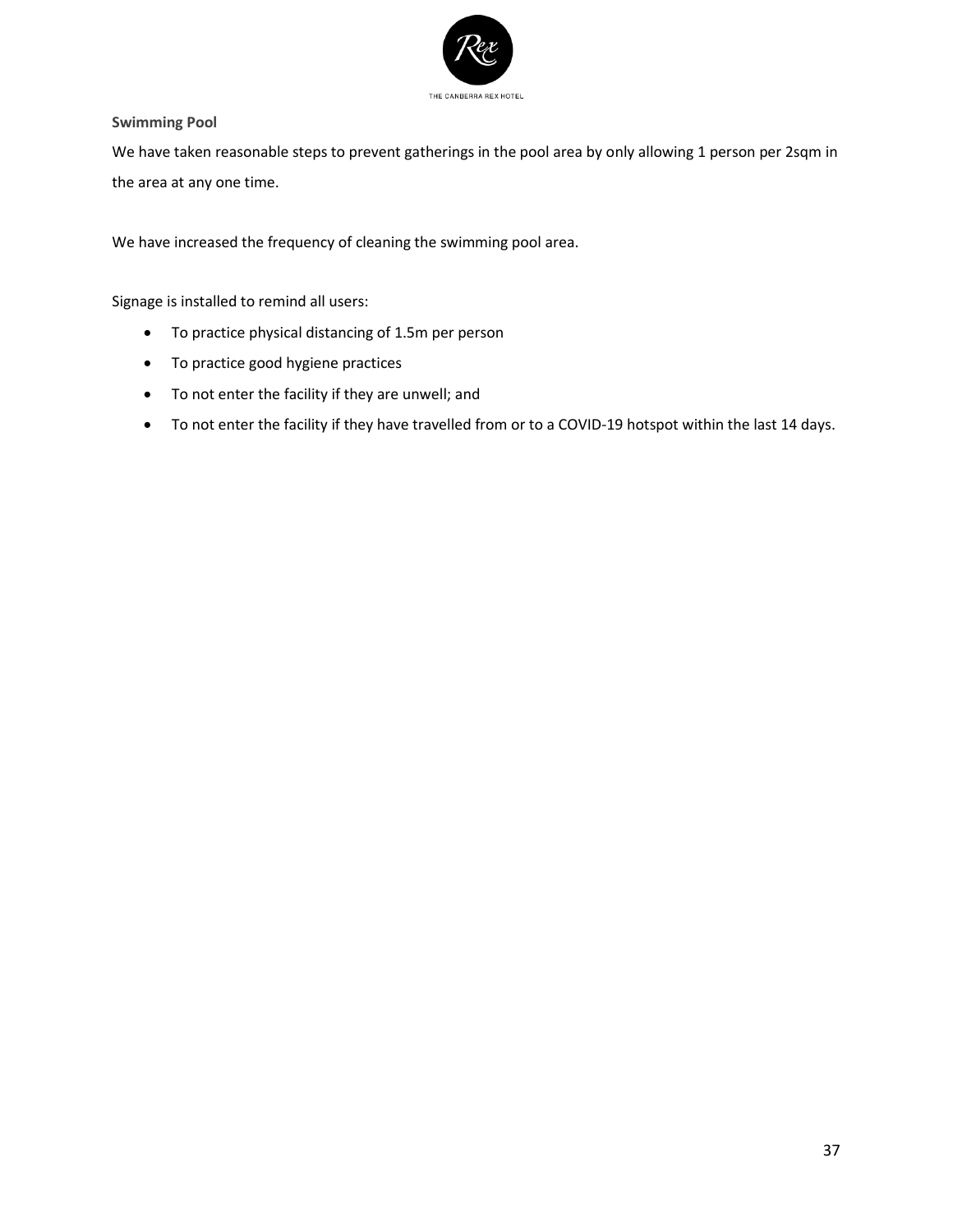

#### <span id="page-38-0"></span>**Gym**

We have taken reasonable steps to prevent gatherings in the gym area by only allowing 1 person per 2sqm in the area at any one time.

We have increased the frequency of cleaning the gym area.

Signage is installed to remind all users:

- To practice physical distancing of 1.5m per person
- To practice good hygiene practices
- To not enter the facility if they are unwell; and
- To not enter the facility if they have travelled from or to a COVID-19 hotspot within the last 14 days.

We have provided sanitiser and paper towels for all users to clean equipment after use. Hotel guests are not currently permitted to use the gym.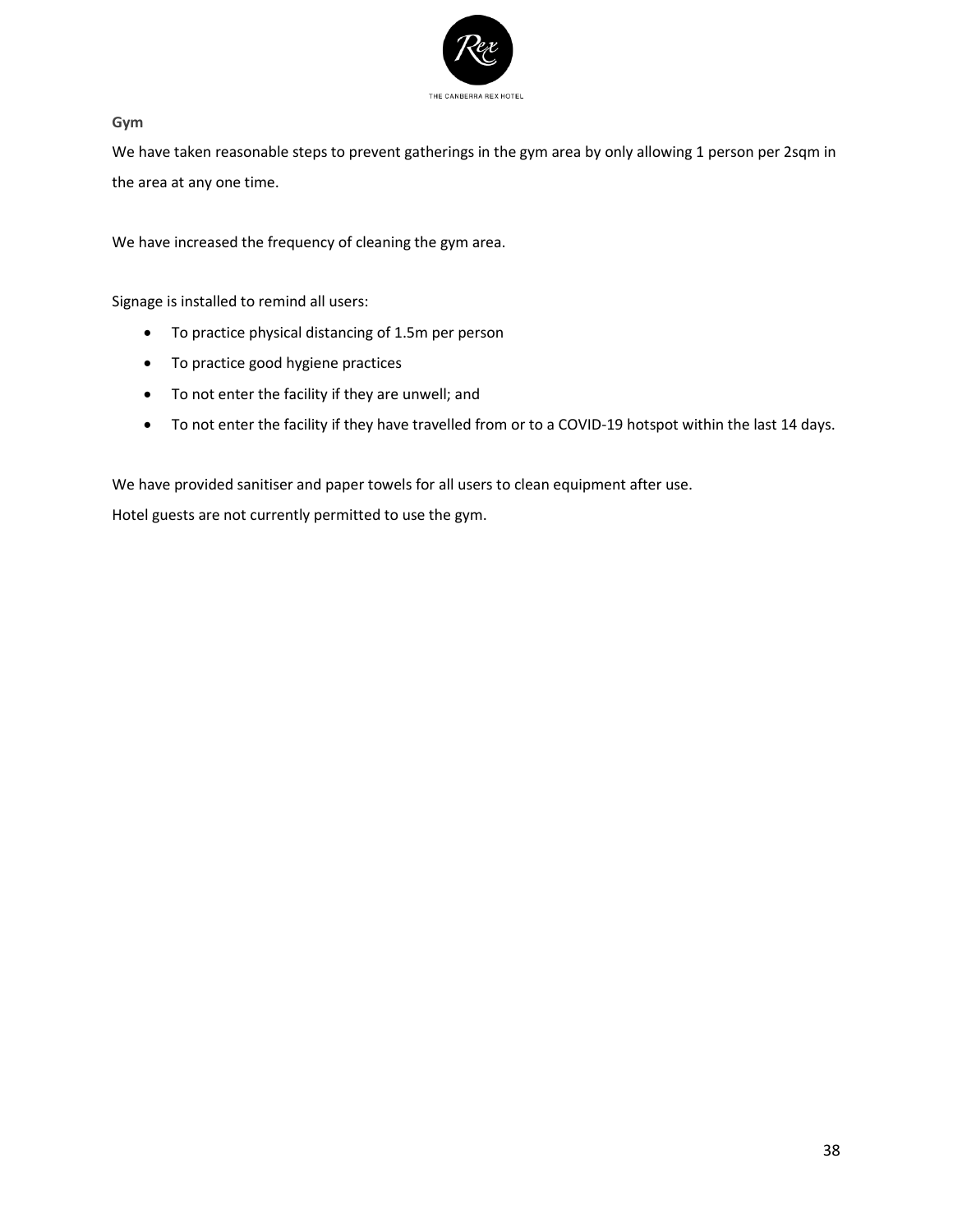

#### <span id="page-39-0"></span>**Events**

Our team will work with you to ensure that Government regulations and your requirements are met when setting up the event space for your event. In addition to the steps previously listed in of COVID-19 safety plan, we have taken the following steps to help ensure that you and your delegates know we take your safety and well-being seriously by:

- removing pens, pads and lollies from the setup of the event space, unless specifically requested from the client
- removing shared water from each delegate table and instead provide delegates with a water jug per person or we can provide bottled water at an additional charge
- spacing tables at least 1.5 metres apart
- ensuring that event spaces are set to allow adequate thoroughfares to the entry and exit points
- there is a minimum distance of 1.5m between each table of different groups of people. Tables have been arranged to maintain this requirement. The layout of each of our venues will be adjusted to accommodate different sized groups and to ensure physical distancing principles can always be followed; and
- our venue will provide groups with sufficient table space to enable physical distancing. We will remind guests that they are required to self-regulate their distancing at the table, noting that there is no requirement for businesses to determine which people are from the same household or group and regulate physical distancing at a table.

#### **Food & Beverage Service**

Our team will work with you to ensure that Government regulations and your requirements are met when providing food and beverage service for your event. We have taken the following steps to help ensure that you and your delegates know we take your safety and well-being seriously by:

- team members will wear gloves, and masks when handling food and beverage;
- catering options have been updated to avoid shared utensils between guests and as a result, single serve menu options are available for all catering breaks;
- beverage service, such as tea and coffee service, will be served to each individual or delegates can purchase barista coffee;
- catering breaks can be served in multiple areas of the Hotel, ensuring that physical distancing practices are always maintained;
- delegates are required to be seated when eating or drinking.